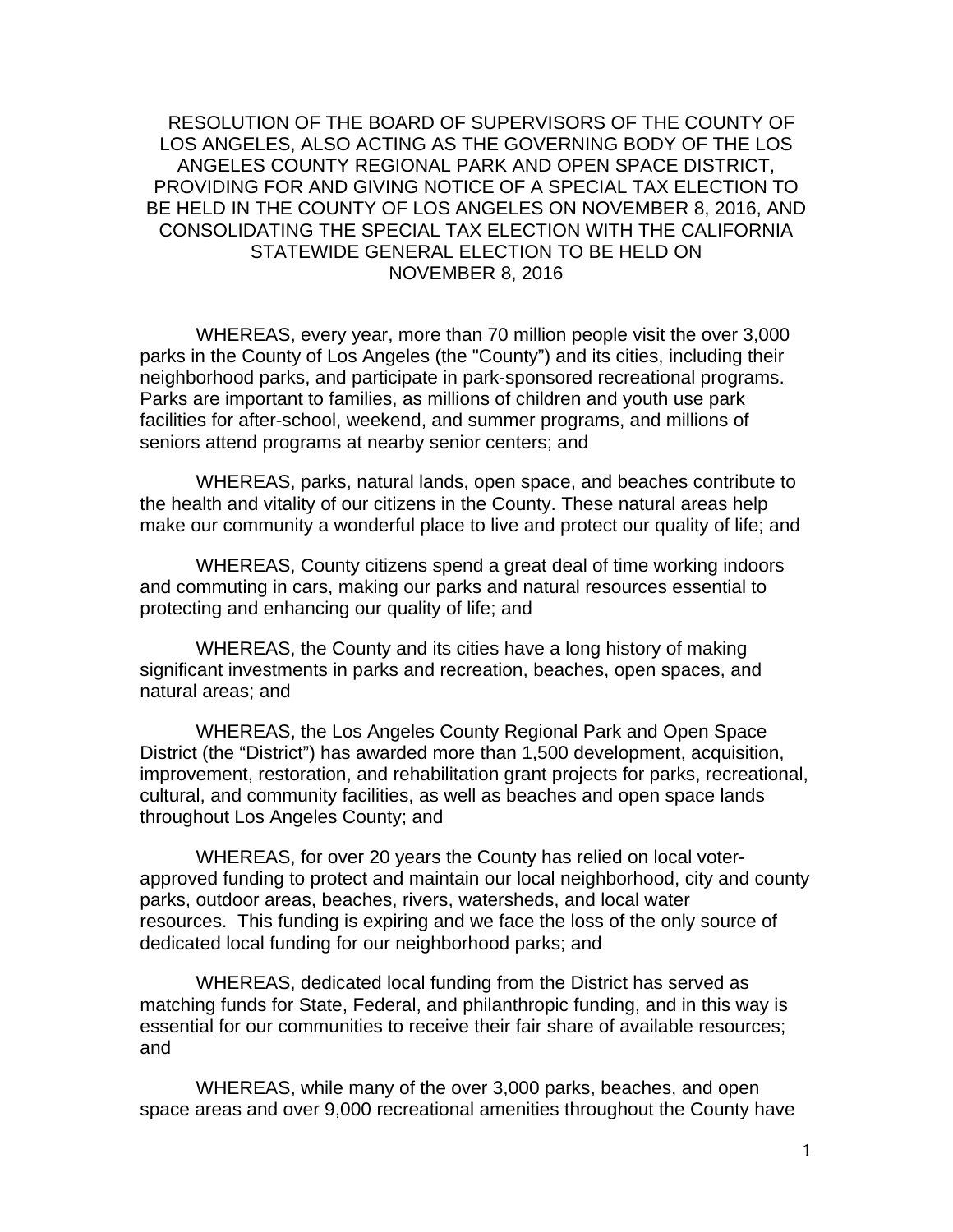received District funding since 1992, heavy usage by the public year-round result in a continuous need for resources to repair and replace amenities; and

WHEREAS, the County has undertaken an inventory, analysis, and community engagement process that culminated in the 2016 Los Angeles Countywide Comprehensive Park and Recreation Needs Assessment Final Report (the "2016 Countywide Park Needs Assessment"), which allowed the County to document and analyze the needs of all the communities within its jurisdiction; and

WHEREAS, the 2016 Countywide Park Needs Assessment was a 16 month outreach process to study 188 sub-regions of the County (the "Study Areas") to identify community park needs and priorities; and

 WHEREAS, the 2016 Countywide Park Needs Assessment shows that there is a serious need for tens of billions of dollars in investments in safe neighborhood parks; protection of rivers, streams, lakes, beaches and watersheds; safe and healthy communities; urban greening; sustainability and energy efficiency; senior centers, community and facility rehabilitation and maintenance; at-risk youth job training and placement, gang violence prevention; and improved community access, connectivity and trails to these facilities; and

WHEREAS, the Board of Supervisors of the County, also acting as the governing body of the District (the "Board"), finds and determines that the continued development, acquisition, improvement, restoration and maintenance of parks, recreational, cultural and community facilities, beaches, and open space lands within the County confer documented health, social, environmental and economic benefits throughout the County resulting in increased opportunities for physical activity, improved safety and social cohesion, sustainability and maintained or enhanced property values; and

WHEREAS, the Board further finds and determines that the public interest and convenience require, and that it is in the best interest of the County, that local funding be secured within the County, to fund projects consistent with the plan of expenditure hereinafter set forth; and

WHEREAS, the collection and expenditure of all funds under this measure will continue to be transparent to the voters through annual independent financial audits and a public oversight committee, and all communities throughout the County will receive a share of the funding. To the extent feasible, funds generated by this measure shall be spent on priorities pursuant to the 2016 Countywide Park Needs Assessment; and

WHEREAS, the District may issue Bonds to pay for Eligible projects that are payable from and secured by the Special Taxes authorized herein; and

WHEREAS, the acquisition, construction, rehabilitation and maintenance of parks and recreation facilities, natural resources, beaches, and open space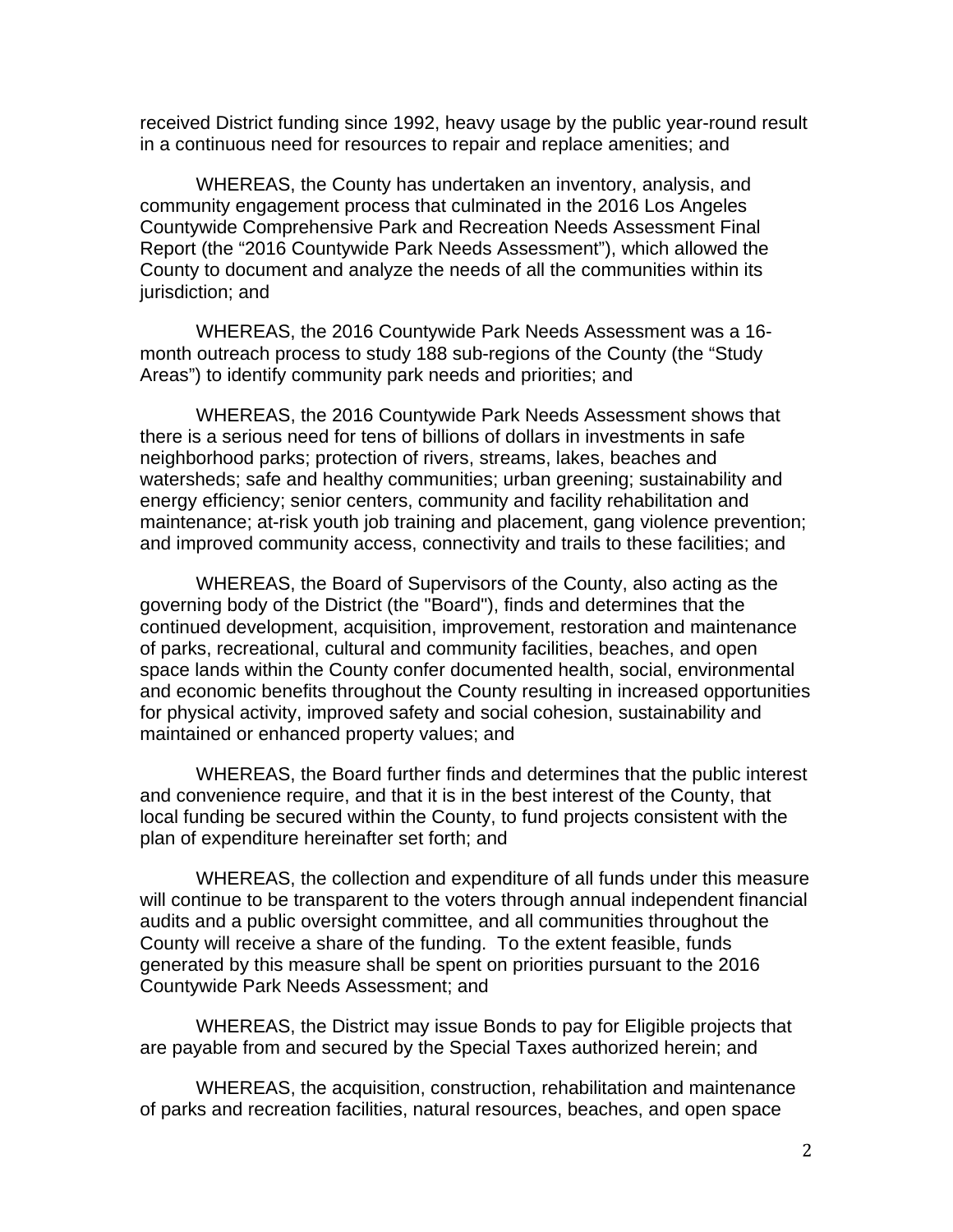lands under this measure will aid in the development of safe places and facilities for local children, youth and families, thereby creating healthy places for children and youth to play, learn and interact with other children. These alternatives keep children and youth off the streets and limit exposure to gangs, drugs and vandalism while providing positive incentives for healthy living; and

WHEREAS, the Board further finds and determines that it is necessary to provide a voter-approved funding source to ensure all parks and recreation centers throughout Los Angeles County and its cities are continuously serviced, maintained and upgraded, and that new parks and facilities are established and open space lands preserved; and

WHEREAS, the protection and restoration of our last open spaces and natural areas of scenic beauty located next to rivers, creeks, streams and lakes is necessary for the purposes of conserving native and endangered species, biological diversity, protecting the health of the County's environment, and for the enjoyment of this and future generations; and

WHEREAS, improving non-motorized or active transportation methods to reach the network of park facilities, beaches, and multi-use trails, including regional bike paths, is important to our health and provides for greater accessibility for our citizens; and

WHEREAS, the programs funded under this measure will increase the accessibility of public lands, park facilities, and park amenities to the people of Los Angeles County, especially to those living in high-need and very-high need Study Areas; and

WHEREAS, the District intends to use the 2016 Countywide Park Needs Assessment as a guide to direct funding to all communities within the County to ensure local priorities are met; and

WHEREAS, the District intends to continue the community and stakeholder engagement processes and make periodic updates to the 2016 Countywide Park Needs Assessment including but not limited to regional and specialty facilities, open space, and access; and

WHEREAS, the Board deems that this measure supports the mission and goals of the County as detailed in its strategic plan; and

WHEREAS, a public hearing on the matters set forth in this resolution was called and held on July 5, 2016, and this resolution shall not take effect unless and until the question of approval of the matters set forth herein shall have been submitted to the electorate of the County and approved by a supermajority of voters voting on the question; and

WHEREAS, the Board deems it necessary and essential to submit the question of a special tax to the qualified voters within the County at a special tax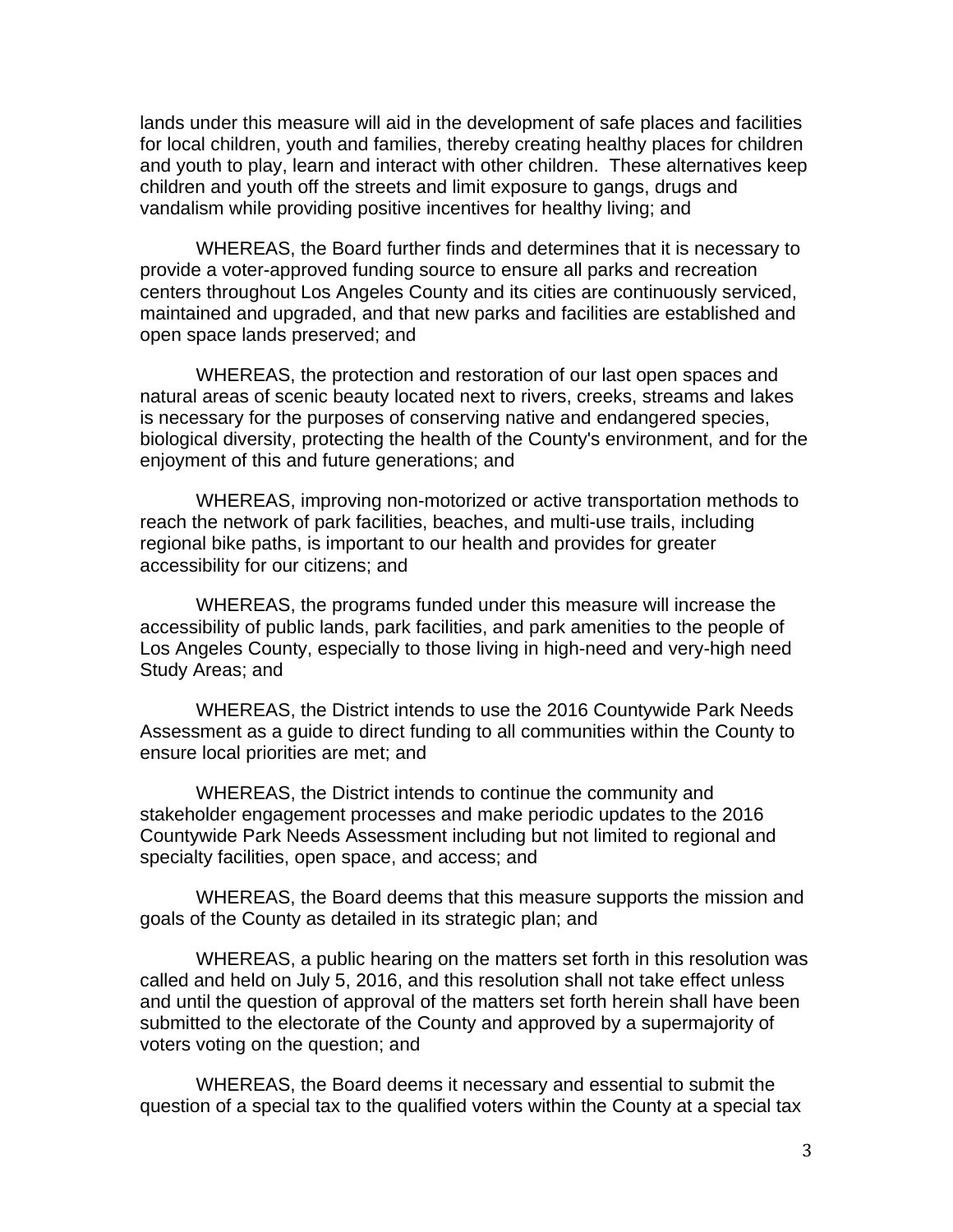election to be held on November 8, 2016, and to consolidate such election with the Statewide General Election to be held on that date;

NOW, THEREFORE, BE IT RESOLVED by the Board of Supervisors of the County of Los Angeles, also acting as the governing body of the Los Angeles County Regional Park and Open Space District, as follows:

#### Section 1.

A special tax election shall be held and the same is hereby called and ordered to be held in the County on the 8th day of November, 2016, for the purpose of submitting to the voters of the County the question of a special tax to be levied by the District in the amounts and for the purposes hereinafter set forth and to be administered by the District and the issuance of bonds and other indebtedness in accordance with Public Resources Code Sections 5500 et seq. The special election called by this resolution shall be consolidated with the Statewide General Elections conducted by and in the County of Los Angeles on November 8, 2016, and the Proposition shall be placed on the same ballot and the same precincts, polling places, election officers, and facilities shall be used for this special election.

Commencing with Fiscal Year 2017-2018, an annual special tax to raise revenue to continue funding for programs pursuant to the plan of expenditure contained herein is hereby imposed upon all improved parcels located within the District, whose boundaries are coterminous with the County of Los Angeles, including all incorporated cities. The Special Tax shall be levied on all improved parcels in the District at a rate of 1.5 cents per square foot of structural improvements, excluding the square footage of improvements used for parking. For each fiscal year after 2017-2018, the Board shall by a majority vote set the rate of the tax; however, in any fiscal year the rate may be set no higher than the amount of 1.5 cents per square foot, as adjusted by the cumulative increases, if any, to the Western Urban Consumer Price Index from July 1, 2017, as established by the United States Bureau of Labor Statistics. If for any fiscal year the Board fails to set the rate, the tax shall continue at the same rate as the preceding year.

(a) All laws and procedures regarding exemptions, due dates, installment payments, corrections, cancellations, refunds, late payments, liens and collections for the secured roll ad valorem property taxes shall be applicable to the collection of the Special Tax. The secured roll tax bills shall be the only notices required for the levying of the Special Tax. The Auditor-Controller of the County shall place the Special Tax on the secured tax roll for the initial Fiscal Year 2017-2018, and for subsequent fiscal years. The Treasurer and Tax Collector of the County shall collect the Special Tax for the initial Fiscal Year 2017-2018, and for subsequent fiscal years, on the tax roll at the same time and in the same manner, and subject to the same penalties as the ad valorem property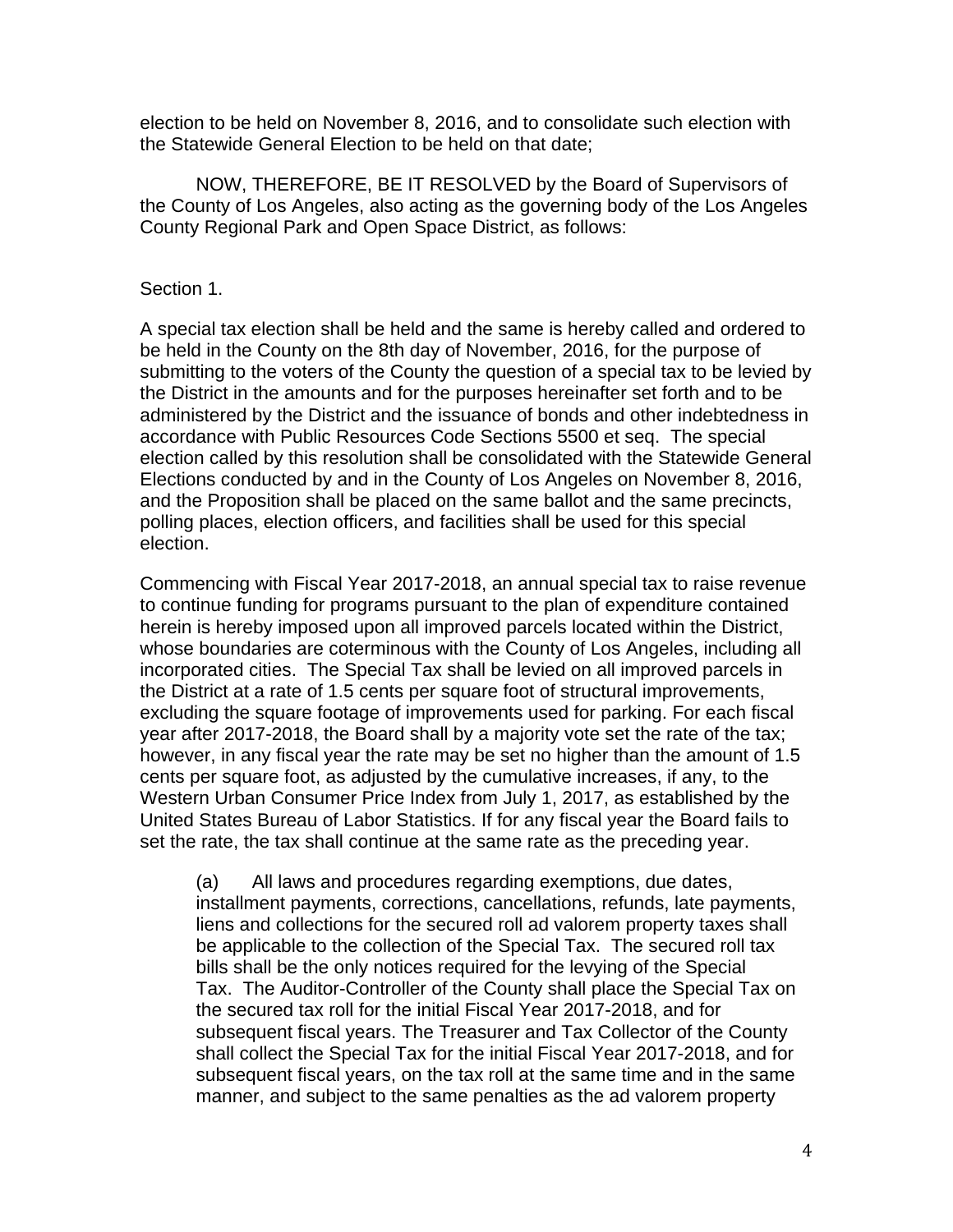taxes fixed and collected by or on behalf of the County. The Los Angeles County Regional Park and Open Space District shall establish and administer an appeals process to address and correct potential errors in the levy of the Special Tax.

(b) Properties owned by public agencies devoted to a public use or to protect public health or safety will not be assessed, consistent with the statutes applying to possessory interests. The Special Tax shall be levied on possessory interests based on the amount of privately-held structural improvements.

(c) Based upon all of the facts before it on this matter, the Board finds that the submission of this question of a Special Tax to the voters is not subject to, or is exempt from, the California Environmental Quality Act (CEQA) because it is not a project as defined by California Code of Regulations Section 15378(b)(4) because it relates to the creation of government funding mechanisms, which do not involve commitment to any specific project which may result in a potentially significant physical impact on the environment.

#### Section 2.

The Proposition for levying said special tax and issuing bonds shall appear upon the ballot substantially as follows:

#### *Safe, Clean Neighborhood Parks, Open Space, Beaches, Rivers Protection, and Water Conservation Measure*

*To replace expiring local funding for safe, clean neighborhood/ city/ county parks; increase safe playgrounds, reduce gang activity; keep neighborhood recreation/ senior centers, drinking water safe; protect beaches, rivers, water resources, remaining natural areas/ open space; shall 1.5 cents be levied annually per square foot of improved property in Los Angeles County, with bond authority, requiring citizen oversight, independent audits, and funds used locally?*

The Board does hereby submit to the qualified voters of the County, at said special District election, this proposition. The Chair and Clerk of the Board of Supervisors are hereby authorized and directed to publish notice of said special election in accordance with the California Elections Code. Analysis and review of this resolution shall be carried out pursuant to Section 9160 of the California Elections Code.

## Section 3.

As used in this resolution, the following terms have the indicated meanings: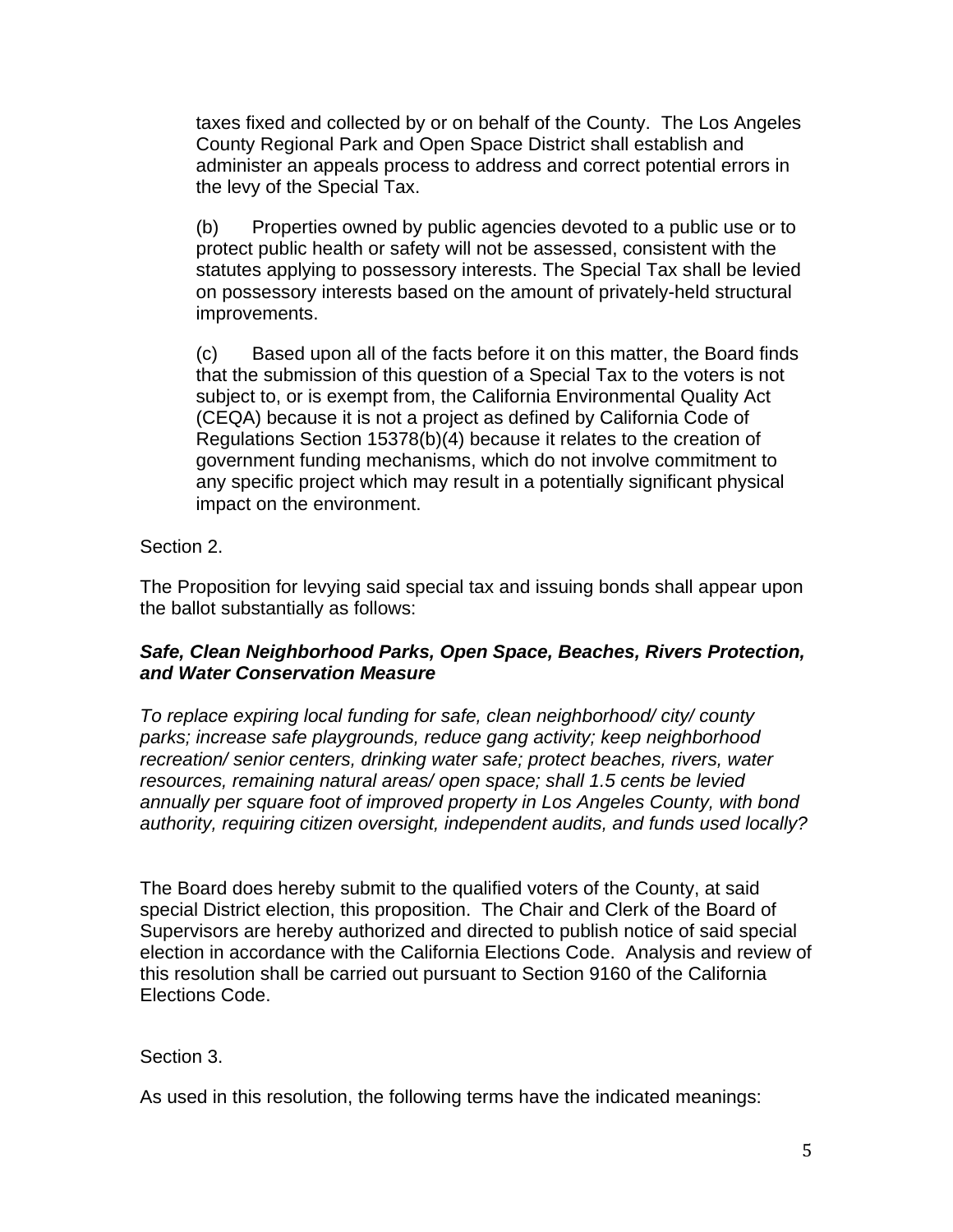"1992 and 1996 Propositions" means the Safe Neighborhood Parks Propositions approved by voters on November 3, 1992 and November 5, 1996, respectively.

"2016 Countywide Parks Needs Assessment" means the 2016 Los Angeles Countywide Comprehensive Park and Recreation Needs Assessment Final Report and any supplementary material adopted, and as subsequently updated, by the District.

"Advisory Board" means the Citizens Oversight Advisory Board established in Section 7.

"Americans With Disabilities Act of 1990" means the federal law as codified in Chapter 126, Title 42, of the U.S. Codes.

"Assessor" means the County of Los Angeles Office of the Assessor.

"Beaches" means a public beach or shoreline area bordering the Pacific Ocean owned, controlled, or managed by a public agency, within the County of Los Angeles.

"Board" means the County of Los Angeles Board of Supervisors, also acting as the governing body of the Los Angeles County Regional Park and Open Space District.

"Bonds" means borrow any form of indebtedness, including notes and bonds, issued to finance Eligible projects and related bond costs.

"Community Development" means the feasibility, planning, design, permitting and construction of recreational infrastructure and amenities.

"County" is used as defined in the recitals to this resolution.

"County Cultural Facility" means a building owned &/or operated by the County of Los Angeles which shall be used for the programming, production, presentation, and/or exhibition of natural history and any of the arts and/or cultural disciplines. These disciplines include music, dance, theatre, creative writing, literature, architecture, painting, sculpture, folk arts, photography, crafts, media arts, and visual arts.

"Director" means the Director of the Los Angeles County Regional Park and Open Space District.

"District" means the Los Angeles County Regional Park and Open Space District.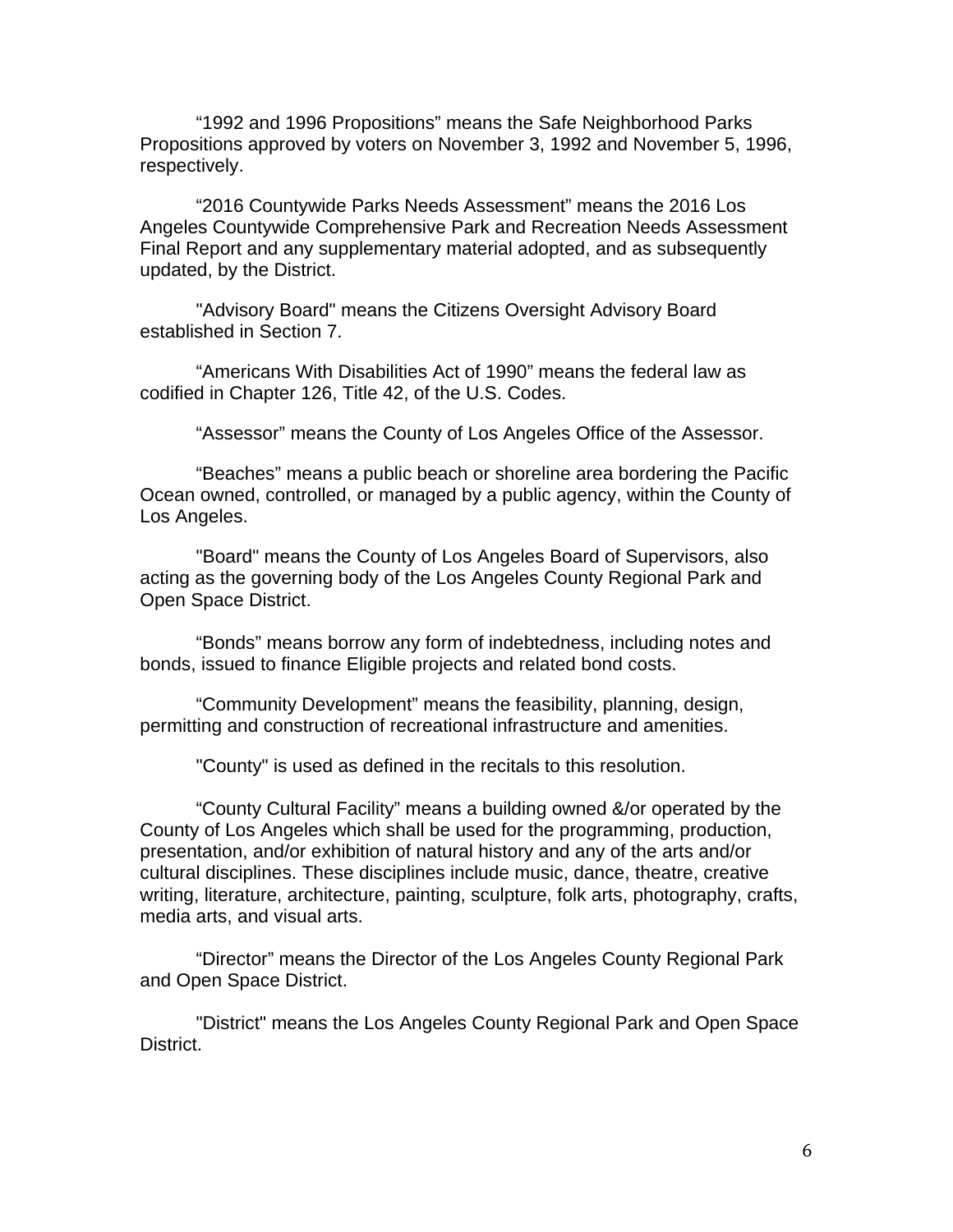"Eligible project" means pre-project assistance and feasibility, planning, acquisition, construction, development, improvement, restoration, rehabilitation, or any combination thereof, for any park or recreation project or improvement.

"Greenway" means a project that incorporates elements of water conservation and reclamation, urban greening, or public safety in a linear park, urban trail and/or active transportation corridor.

"High-Need and Very-High Need" means areas designated as such in the Parks Needs Framework as identified the 2016 Countywide Park Needs Assessment.

"Interpretation & Education" means, a visitor serving amenity that enhances the ability to understand and appreciate the significance and value of natural, historical, cultural and recreational resources that may utilize educational materials in multiple languages, digital information, and the expertise of a naturalist or other skilled specialist.

"Joint-use" means shared management of facilities, land, utilities, programs, or other common elements between two or more parties.

"Local jurisdiction" means a city, county, special district or local agency.

"Multi-benefit project" means a project that maximizes or enhances recreation opportunities and one or more of the following: protection or enhancement of the natural environment, stormwater capture, water and air quality improvements, greenhouse gas (GHG) reductions, carbon sequestration, heat-island reductions; habitat protection and biodiversity, community health improvements, or any combination thereof.

"Natural Lands" means an area of relatively undeveloped land which has substantially retained its characteristics as provided by nature or has been substantially restored, or which can be feasibly restored to a near-natural condition and which derives outstanding value from its wildlife, scenic, open space, parkland or recreational characteristics, or any combination thereof.

"Nonprofit Organization" means any charitable organization described in Section 501(c)(3) of the Internal Revenue Code of 1986, as amended, which has among its purposes the provision of park, recreation or community services or facilities, gang prevention and intervention, conservation corps, environmental education and interpretation, tree-planting, or the conservation and preservation of wetlands or of lands predominantly in their natural, scenic, historical, forested or open-space condition, or restoration of lands to a natural, scenic, historical, forested or open-space condition.

"Open space, foothill, mountain, trail, river, wetlands and stream projects" include any of the following: preservation of natural lands, scenic vistas and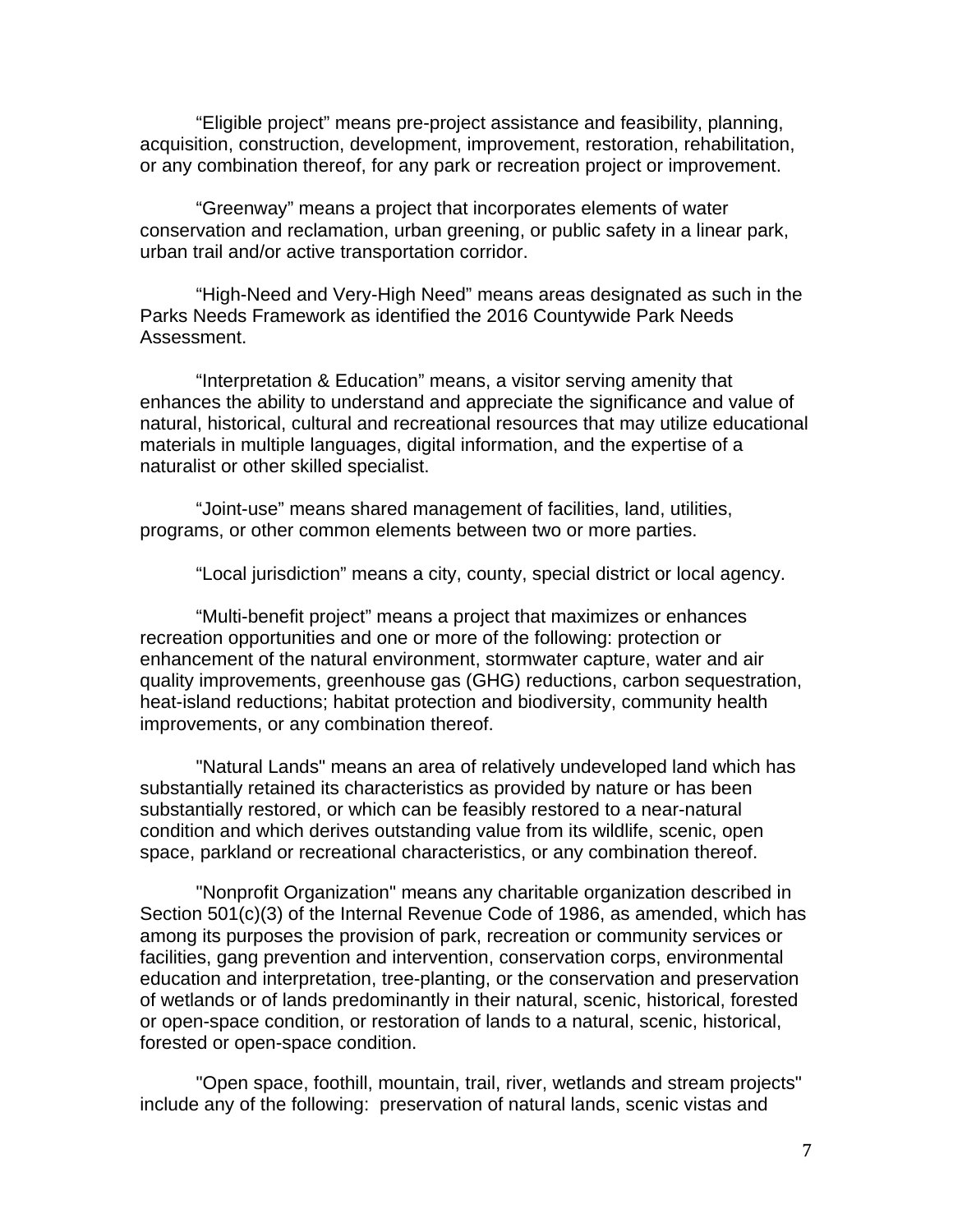wildlife habitat, wildlife corridors, development and restoration of mountain and other open space hiking, biking, walking and equestrian trails, especially those maintained by the County Public Works and Parks and Recreation Departments, restoration of natural vegetation and habitat, habitat and recreation facilities in and adjacent to riparian and flood control channels, and the provision of recreational opportunities and public access in mountain, foothill, river, stream and wetland areas.

"Parcel" means any unit of real property that receives an annual secured property tax bill from the Los Angeles County Treasurer and Tax Collector.

"Park" means a tract of land with scenic, natural, open-space or recreational values, set apart to conserve natural, scenic, wildlife, cultural, historical or ecological resources for present and future generations, and to be used by the public as a place for respite, rest, recreation, education, exercise, inspiration or enjoyment.

"Parks Fund" means the Los Angeles County Regional Park and Open Space District Park Fund.

"Per Capita and Structural Improvements" refers to each Study Area's respective percentage of total Countywide 1) population as of the 2010 Census, and subsequent updates; and 2) structural improvements on parcels on the secured property tax rolls according to the Assessor's records as of January 1, 2017, and subsequent updates.

"Per Capita and Structural Improvements Formula" means the formula established by the District to determine how allocations of certain funding programs under this proposition shall be distributed. Each Study Area's allocation percentage of the applicable funding programs shall be the arithmetic mean of Per Capita and Structural Improvements, where Per Capita is weighted two-thirds and Structural Improvements are weighted one-third, and shall be calculated as follows: Allocation Percentage =  $[$  (Per Capita + Per Capita + Structural Improvements)/3].

"Pre-Project Assistance" means the planning, design, feasibility and studies necessary to define and articulate 1) a park project on land that was developed for uses other than parkland, or 2) a project to acquire and/or restore parks and natural lands.

"Public Agency" means any governmental agency, special district, or joint power authority, established pursuant to the laws of the State that is authorized to acquire, develop, improve and restore real property for beach, wildlife, park, recreation, community, cultural, open space, water quality, flood control, or gang prevention and intervention purposes.

"Recreation Access" means those programs that increase the ability for county citizens to access public lands, park facilities, and park amenities,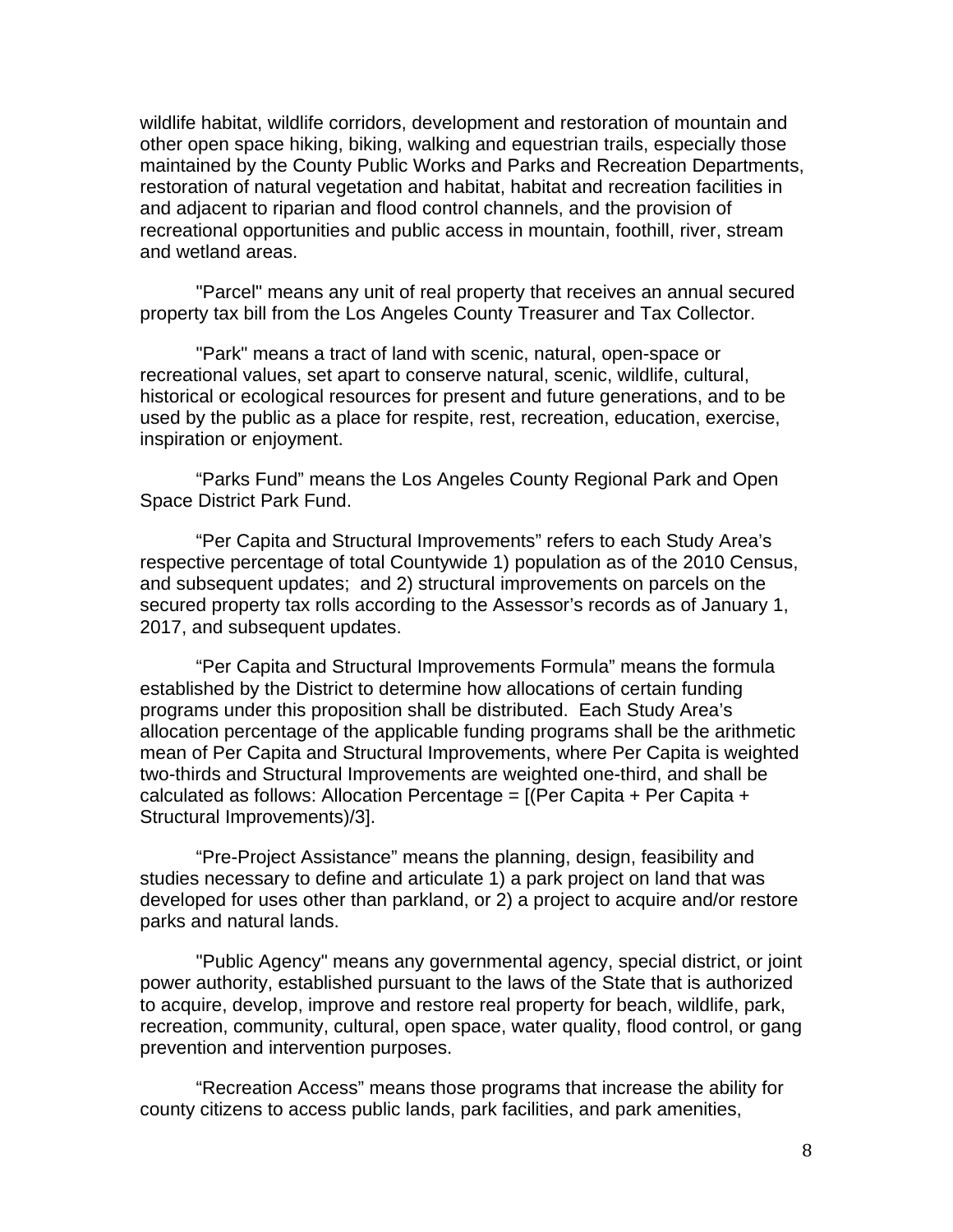including education, interpretive services, safety information, transportation, and other activities that increase the accessibility for county residents, especially for those in high-need and very-high need study areas.

"Regional Recreational Parks" means facilities with unique, countywide significance that are publicly owned, consist of at least 100 contiguous acres and have three or more active recreational amenities.

"Special Tax" is the Tax levied on all improved parcels at a rate of 1.5 cents per square foot of structural improvements, within the County pursuant to this resolution.

"State" means the State of California.

"State Lands Commission" means the Lands Commission of the State of California.

"Structural Improvements" means the square footage of building floor area on a parcel.

"Study Areas" means the 188 regions studied for need in the 2016 Countywide Parks Needs Assessment.

"Urban area" means an urban place, as that term is defined by the United States Department of Commerce, of 2,500 or more persons.

"Urban Forest" means those native or introduced trees and related vegetation in an urban area, including, but not limited to, urban watersheds, soils and related habitats, street trees, park trees, natural riparian habitats, and trees on other private and public properties. Where feasible, introduced trees and plants shall be native species selected and planted in accordance with best management practices. No plants or trees identified on the California Invasive Species list maintained by the California Invasive Plant Council, or other appropriate sources, shall be planted.

"Urban Forestry" means the cultivation and management of trees in an urban area for their present and potential contribution to the economic, physiological, sociological, and ecological well-being of urban society.

"Urban Park" means a park in an urban area that offers respite, rest, recreation, education, exercise, inspiration or enjoyment to residents of, and visitors to, that urban area.

"Veterans" means any person who served in the United States armed forces as defined by Title 38 of the Code of Federal Regulations.

"Youth and Veterans Career Development and Job Training" means a program that provides job training, career development, or both, to young adults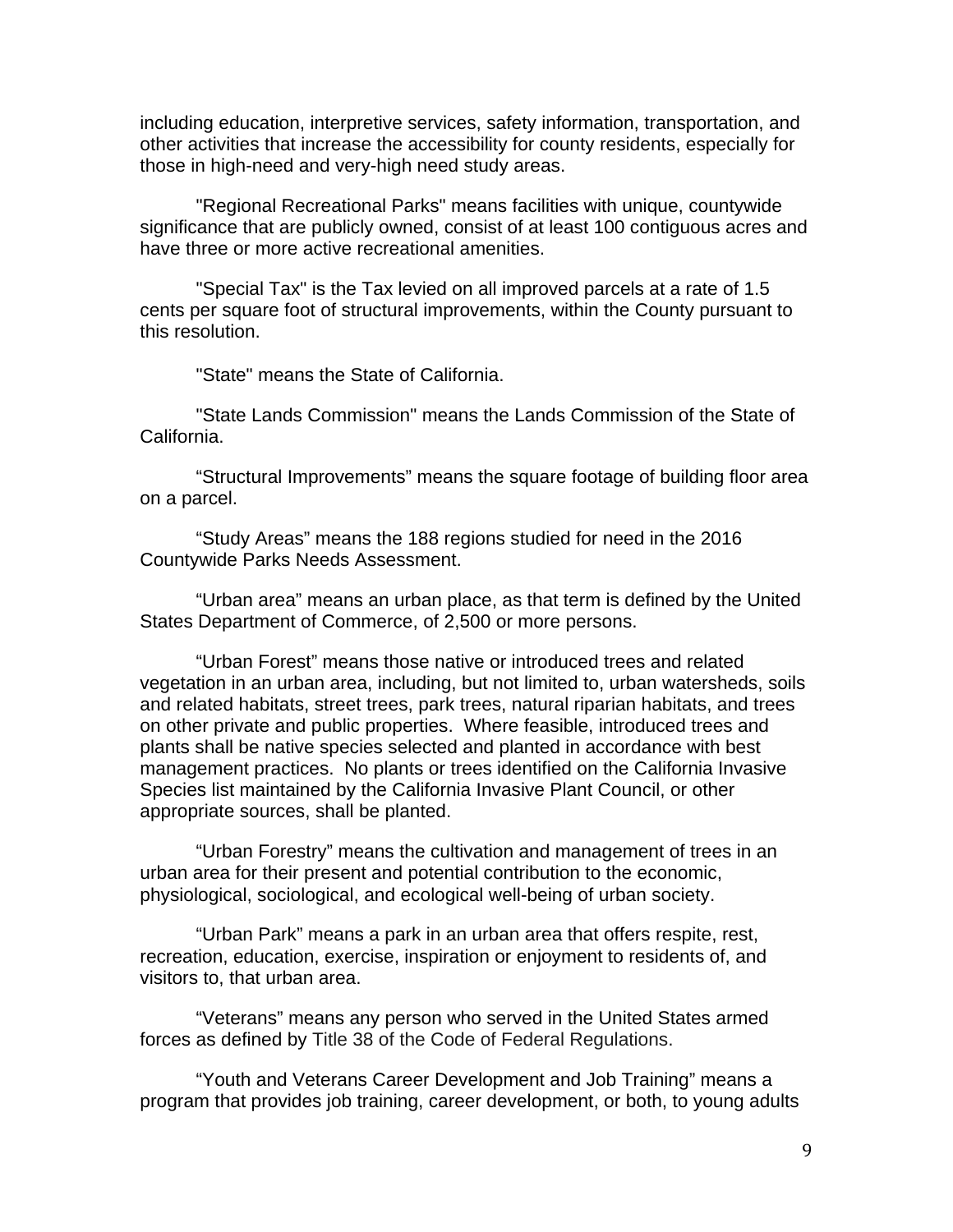aged 18-24 and veterans, including education and/or certification for jobs within the conservation and parks and recreation fields.

# Section 4.

It is the intent of this proposition to provide funds to benefit property and improve the quality of life throughout the District by preserving and protecting parks, safe places to play, community recreation facilities, beaches, rivers, open spaces, water conservation, youth and veteran career development, and the urban tree canopy. Funds will be disbursed by the District consistent with the 2016 Countywide Park Needs Assessment to ensure all communities within the County can fund local priorities.

## Section 5.

## Expenditure Plan

(a) Proceeds of the Special Tax shall be allocated by the District to develop and implement grant programs that invest in eligible projects consistent with or similar to those identified in the 2016 Park Needs Assessment, including, but not limited to, the following:

- 1. Protecting and developing parks, safe places to play, beaches, open space lands, and natural areas,
- 2. Protecting, enhancing, and preserving open space, natural areas, and waterways,
- 3. Promoting Healthy Communities,
- 4. Increasing investments in high-need and very high-need regions identified in the Countywide Park Needs Assessment,
- 5. Protecting water resources, including lakes, rivers and creeks,
- 6. Developing and improving local and regional recreational facilities, including general infrastructure improvements, sustainability improvements, and removal of asbestos, mold, and lead paint from existing facilities,
- 7. Helping reduce gang activity by maintaining safe and healthy parks to encourage use by the community
- 8. Ensuring local drinking water continues to be safe and accessible at park and recreation centers,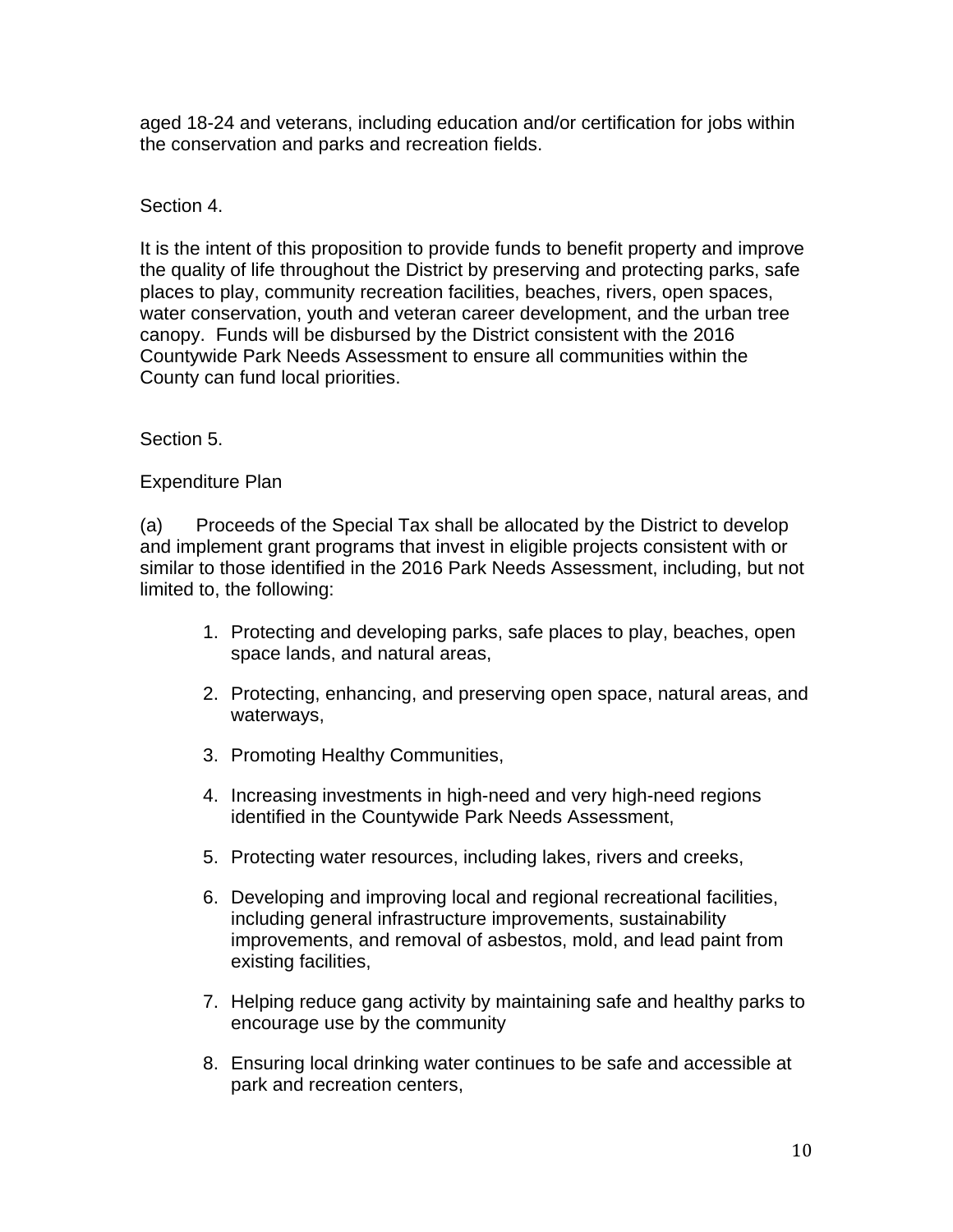- 9. Providing safe places to play for afterschool programs for children and youth,
- 10. Providing youth and veteran career development and job training,
- 11. Improving park safety and universal accessibility, including for seniors and those with disabilities,
- 12. Protecting and enhancing clean and safe beaches,
- 13. Improving water quality and implementing stormwater capture on park and open space lands,
- 14. Developing and enhancing urban gardens, pocket parks, and other small-scale greening projects, including education and food health programs,
- 15. Facilitating community education, engagement, natural, historical and cultural resource interpretation, and other innovative projects that engage the community regarding park facilities funded by the District.
- 16. Developing and enhancing senior citizen, youth, multi-generational, and other neighborhood and community recreation facilities,
- 17. Developing and enhancing public equestrian facilities, especially to promote sustainable practices,
- 18. Developing, restoring and maintaining museums and cultural facilities,
- 19. Protecting and preserving the urban canopy and promoting tree health.

(b) The funds allocated pursuant to subsection (a) shall be expended according to the following schedule:

(1) Community-Based Park Investment Program.

(A) Thirty-five percent (35%), on an annual basis, for eligible projects located in each study area, to all incorporated cities and unincorporated areas of the County located within the District. To ensure that each community throughout the County will benefit from improvements such as those identified in or consistent with those identified in the 2016 Countywide Park Needs Assessment Report, funds will be allocated to each study area based on the Per Capita and Structural Improvements Formula. The District shall prioritize projects located in each study area as identified in or consistent with the 2016 Countywide Park Needs Assessment.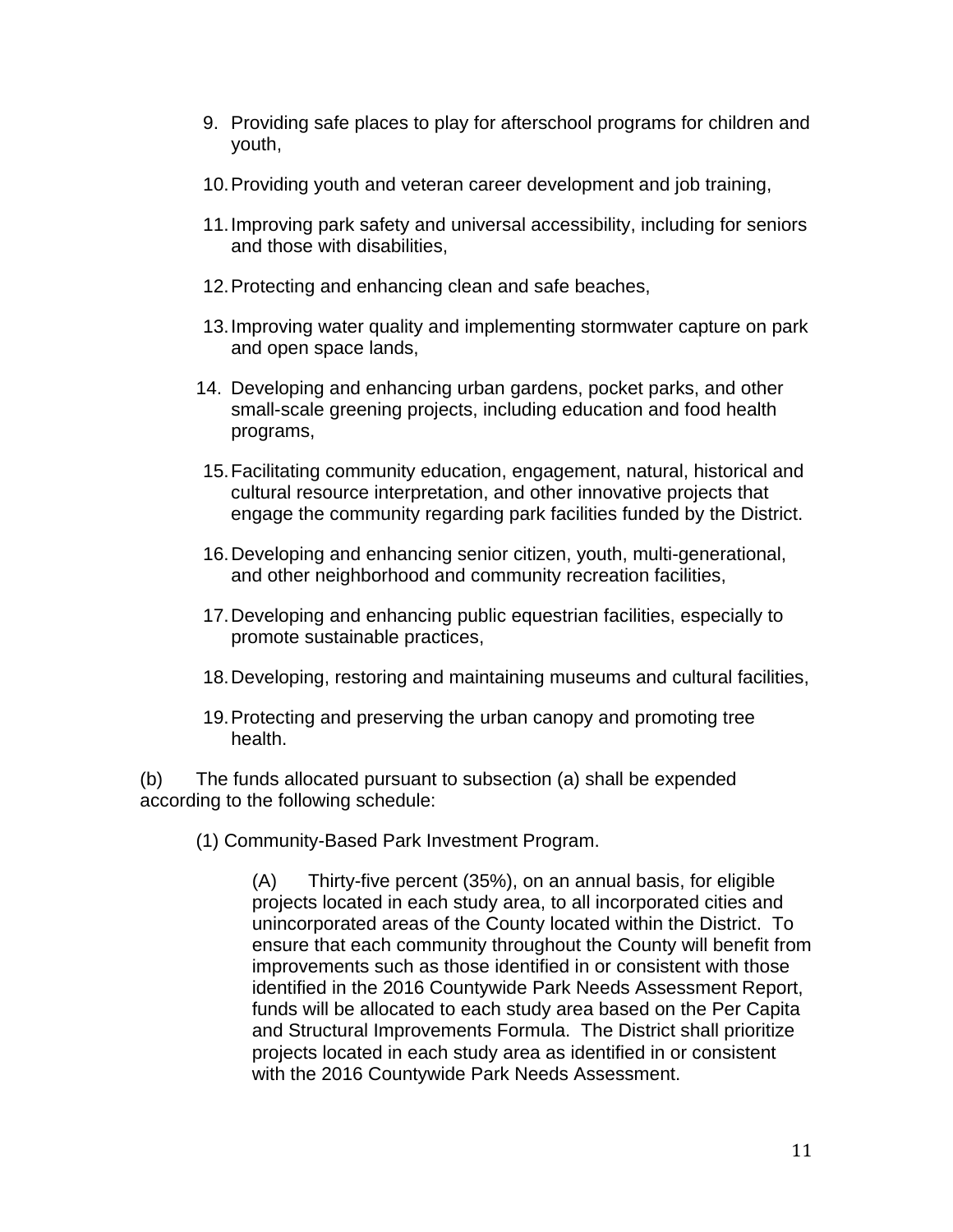(2) Safe, Clean Neighborhood Parks, Healthy Communities and Urban Greening Program.

(A) Thirteen percent (13%), on an annual basis, for the acquisition of real property, and the construction and rehabilitation of parks and recreation facilities that provide safe places and facilities for after-school, weekend and holiday programs for local children, youth and families, provide opportunities for healthy living in all neighborhoods, and improve the quantity and quality of green spaces in the county. The District shall fund projects in high-need, and very high-need, study areas, as identified in the 2016 Countywide Park Needs Assessment, based on the Per Capita and Structural Improvements Formula, including, but not limited to, the following:

- (i) community and local parks, including pocket parks, playgrounds, playground equipment, dog parks, and picnic areas, especially those that connect and restore underutilized spaces;
- (ii) community and senior recreational centers;
- (iii) park safety, graffiti removal, facility safety lighting, safe routes to schools, and other safety improvements;
- (iv) greenspace and greenway development; gardens;
- (v) urban canopy development to reduce the heat island effect, especially in heavily urbanized, treepoor areas of the County;
- (vi) active transportation and physical activity programming that promotes recreation and accessibility to recreational facilities;
- (vii) interpretation, education and communication about parks, local environmental issues and recreational activities;

(B) Of the funds allocated to this paragraph, multi-benefit projects should seek to leverage public and private funding from water conservation and supply; water and air quality improvements; flood risk management; climate pollution reduction or adaptation; carbon sequestration; heat-island reduction; habitat protection and biodiversity; public health; and environmental justice benefit programs.

(3) Natural Lands, Open Spaces and Local Beaches, Water Conservation, and Watershed Protection Program.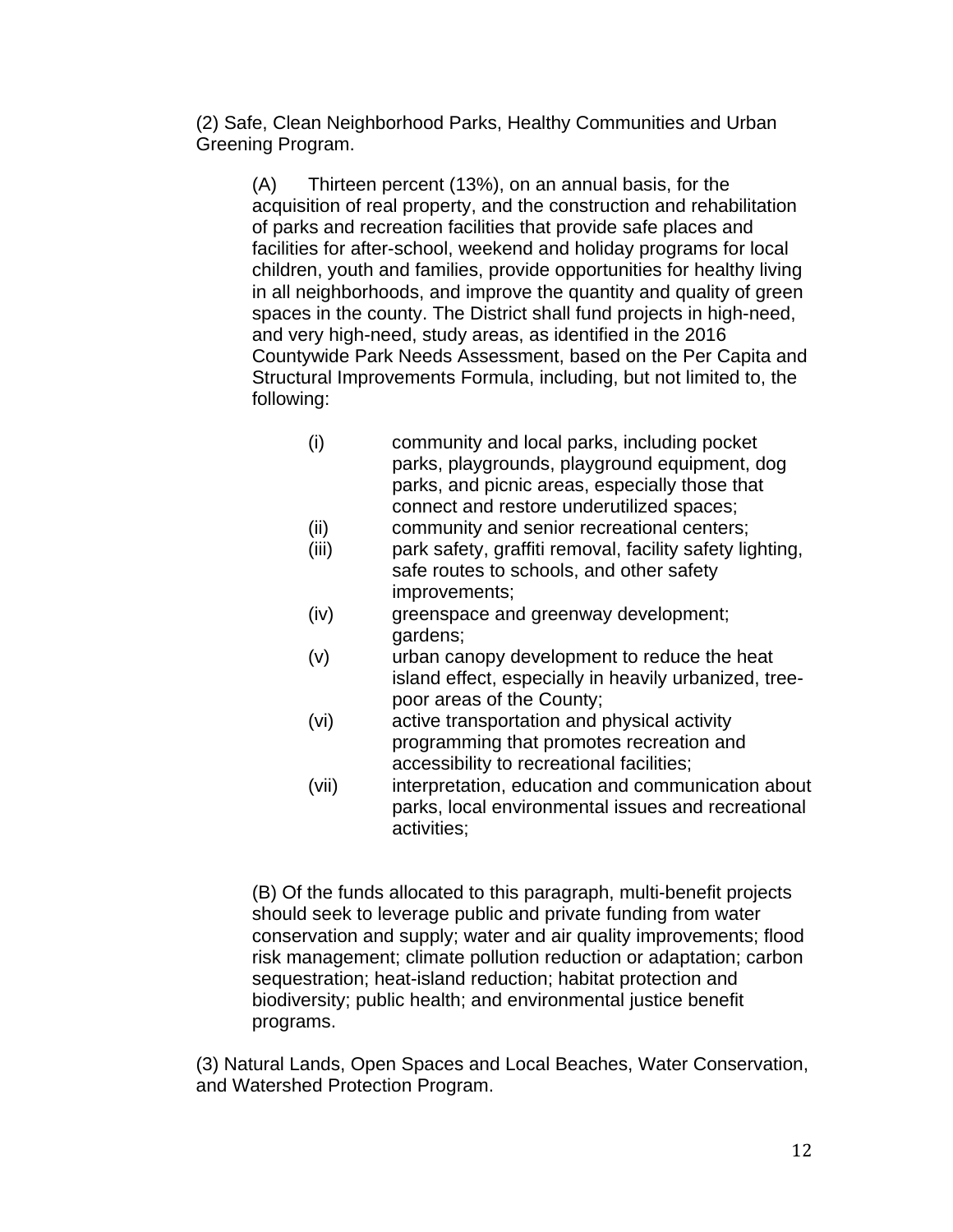(A) Thirteen percent (13%), on an annual basis, for planning, acquisition, development, improvement, and restoration, of multibenefit park projects that promote, improve, or protect clean local water supplies, habitat improvements, park space, recreation, public access, watershed health, and open space, including improvements or restoration of areas that buffer our rivers, streams, and their tributaries along with the lakes and beaches throughout the County, including but not limited to, the following:

- (i) riparian corridor improvements;
- (ii) river and stream parkway development;
- (iii) river and stream clean up, access and community development;
- (iv) lake clean up, access and community development;
- (v) beach and coastal watersheds clean-up, access and community development;
- (vi) fishing and boating facilities;
- (vii) natural lands, wildlife corridors, and watershed protection;
- (viii) recreational facilities, public property and rights of way, flood control infrastructure, and other easements;
- (ix) natural and cultural resource interpretive programs and nature education activities.

(B) Of the funds allocated to this paragraph, multi-benefit projects should seek to leverage public and private funding from water conservation and supply; water and air quality improvements; flood risk management; climate pollution reduction or adaptation; carbon sequestration; heat-island reduction; habitat protection and biodiversity; public health; and environmental justice benefit programs.

(C) The District shall prioritize projects that offer the greatest regional benefits, or serve the greatest regional need.

(4) Regional Recreational Facilities, Multi-use Trails and Accessibility Program.

(A) Thirteen percent (13%), on an annual basis, for acquisition, development, improvement, restoration, or rehabilitation projects, including but not limited to, the following:

> (i) regional parks, regional facilities, museum, environmental education and other cultural facilities;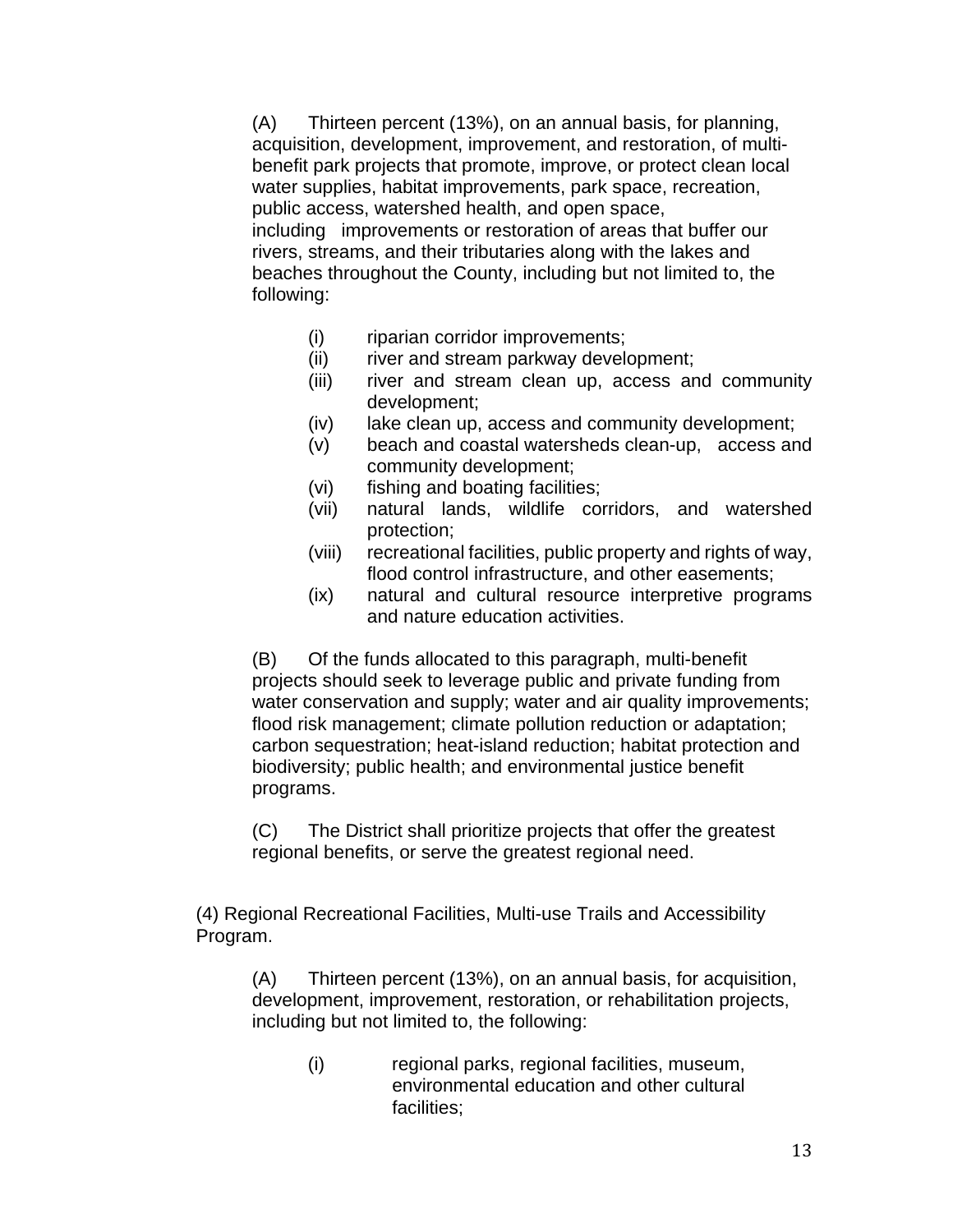- (ii) multi-use sports facilities, including golf facilities and other community recreational facilities;
- (iii) multi-use trail connectivity for existing and future park facilities, including connection to Public Works-maintained Class I bike path facilities;
- (iv) multi-use trail and path projects, with special emphasis being placed on those multi-use trails that provide hiking, equestrian, bicycle and other opportunities, including universal access and access consistent with the Americans with Disabilities Act of 1990, especially in urban communities;
- (v) regional, ecological, zoological, geological, archeological, anthropological, paleontological, and cultural sites of countywide significance.

(B) Trail and accessibility projects funded under this paragraph that connect river, mountain, and urban areas, especially to County Parks, State Parks, the National Forest, the National Recreation Area(s), and the National Monument(s), and that link other canyons and regional and local parks throughout the County will be given higher priority.

(5) Youth and Veteran Job Training and Placement Opportunities Program.

(A) Three point eight percent (3.8%), on an annual basis for:

- (i) Organizations within the county, including certified conservation corps, that provide education, skills training, and career pathway development to young adults, aged 18 to 25, or veterans, to implement park projects.
- (ii) Organizations within the county that provide certifications and placement services, or apprenticeship opportunities, for young adults, aged 18-25, or veterans, for jobs and careers in the Parks and Recreation field.
- (B) The District shall prioritize grants to organizations that provide services to, or recruit a majority of their participants from, the areas of high-need, and very high-need, as identified in the 2016 Countywide Park Needs Assessment Report. The District shall grant no less than eighty percent (80%) of funds from this paragraph pursuant to sub-paragraph (A)(i).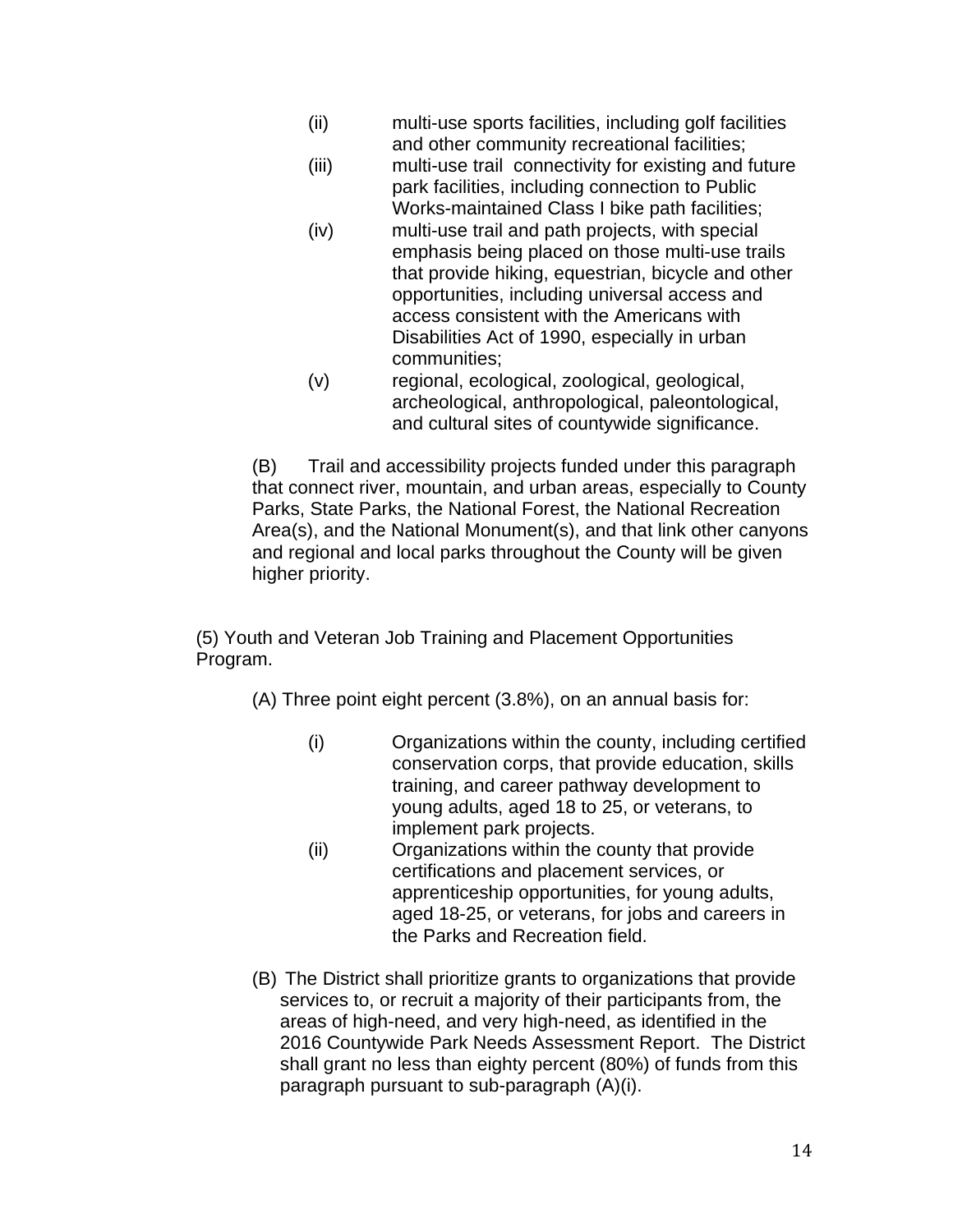#### Section 6.

#### Implementation

(a) Authority to award and administer grants pursuant to Section 5 shall be delegated by the Board to the Director for projects consistent with this resolution, and subject to the Board adopted policies and procedures and annual work plan to be approved by the Board.

(b) Of the funds allocated pursuant to Section 5, eligible project applicants include Public Agencies and Nonprofit Organizations.

(c) To the extent feasible, priority may be given to multi-benefit recreational projects that maximize climate pollution reduction and adaptation, carbon sequestration, heat-island reduction, stormwater capture that increase infiltration, habitat protection and biodiversity, community health improvements, promote innovative publicprivate partnerships, or a combination thereof.

(d) Of the funds allocated pursuant to Section 5(b)(3) through Section 5(b)(5), the District may periodically dedicate a portion of funds to:

(1) Competitive grant solicitations accessible to eligible Public Agencies and Nonprofit Organizations for projects consistent with the goals of this paragraph.

(2) Grant solicitations designed to leverage federal, or state, park, conservation, water, or climate funding programs.

(e) In each of the years after the date the special tax is levied and collected, the schedule of expenditure of all proceeds of the special tax shall conform to the following:

(1) Consistent with Section 5, up to seventy-seven point eight percent (77.8%) shall be used for grant projects, including but not limited to, pre-project assistance, planning, acquisition, development, improvement, restoration, rehabilitation, technical assistance, and program oversight. For purposes of this resolution, grant projects include the servicing of bonds, notes or other evidences of indebtedness issued by the District/County.

(2) Up to fifteen percent (15%) shall be set aside and designated as the maintenance and servicing amount, and shall be used only to maintain and service, including resource protection activities for the capital outlay projects funded by the District, inclusive of projects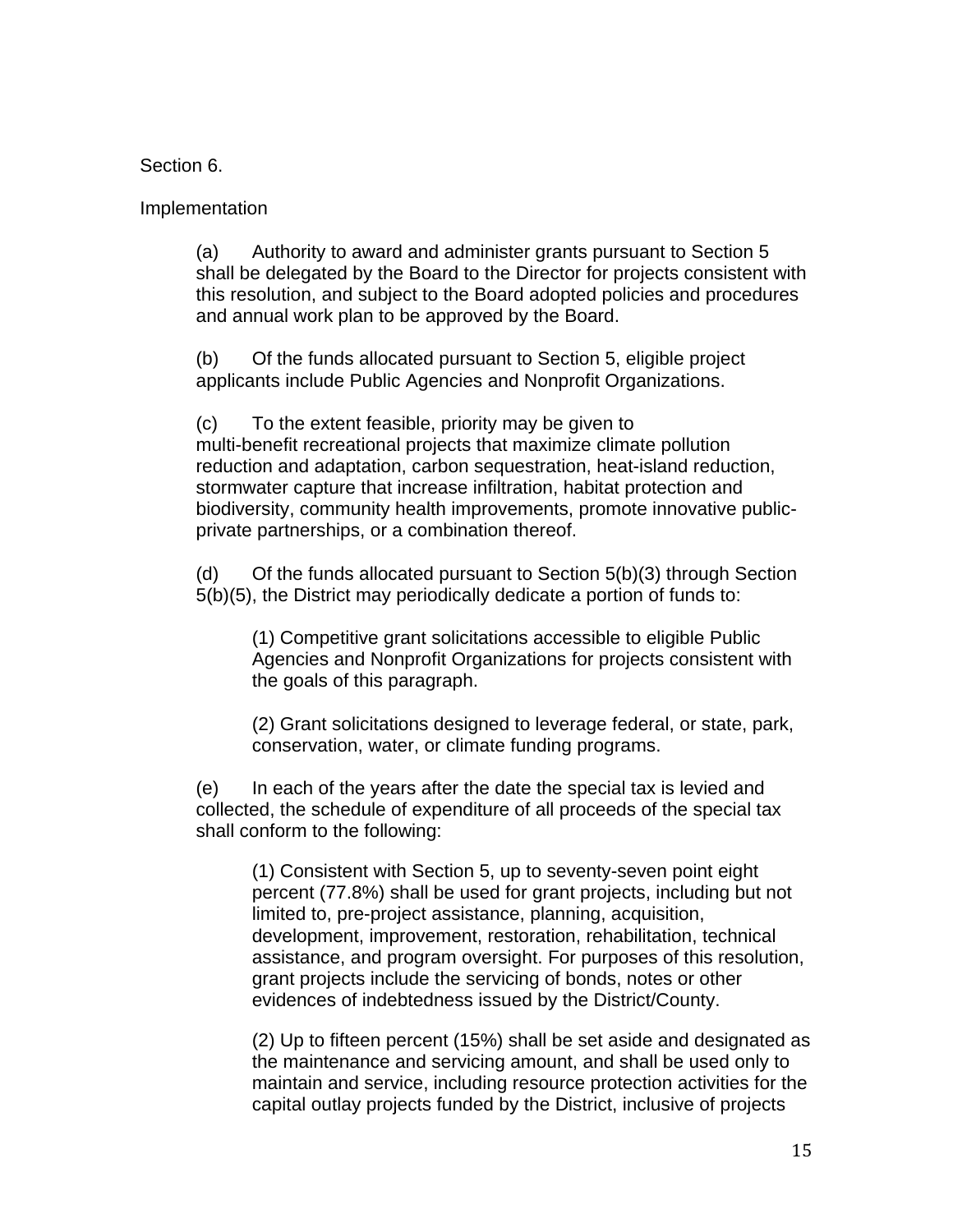funded by 1992 and 1996 Propositions. These funds shall be administered separately from the District's grant program and shall be held in trust by the District until a request from an eligible entity is made pursuant to rules established by the District. To ensure that every community maintains park and recreation facilities and park safety improvements as identified in, consistent with or similar to the 2016 Countywide Park Needs Assessment, funds granted pursuant this paragraph will be allocated based on the Per Capita and Structural Improvements Formula. The District shall grant funds, pursuant to this paragraph, for projects identified in the 188 study areas, as well as the associated addenda, as contained in the report. For projects identified in the 188 study areas, the District shall prioritize funds for high-need, and very high-need, areas as identified in the report, as well as projects that provide public access. The maintenance and servicing amount shall be allocated each year as follows:

(A) Fifty point eighty-five percent (50.85%) to cities; ten point fifty percent (10.50%) to the Department of Beaches and Harbors; thirteen point five percent (13.50%) to the Department of Parks and Recreation; three percent (3.00%) to the Department of Public Works; one percent (1.0%) to the Baldwin Hills Regional Conservation Authority; point five percent (0.5%) to the Los Cerritos Wetlands Authority; eight percent (8.0%) to the Mountains Recreation and Conservation Authority; two percent (2.0%) to the Puente Hills Habitat Preservation Authority; one percent (1.0%) to the Santa Clarita Watershed Recreation and Conservation Authority; five point fifteen percent (5.15%) to the Watershed Conservation Authority; and, four point five percent (4.5%) unallocated for eligible nonprofit organizations that own, operate, or both, parklands consistent with this resolution.

(i) Any additional local agencies created for park purposes after January 1, 2017, may receive funding made available pursuant to (e)(2)(A) according to a determination made by the District.

 (3) Up to seven point two percent (7.2%) shall be set aside and designated for strategic planning, updates to the 2016 Countywide Park Needs Assessment, and the District for operations, management, technical assistance, outreach, and oversight, including personnel, to administer programs pursuant to this resolution.

(f) Notwithstanding Section 6(e), starting in 2026, and each year thereafter, the District may increase funds made available pursuant to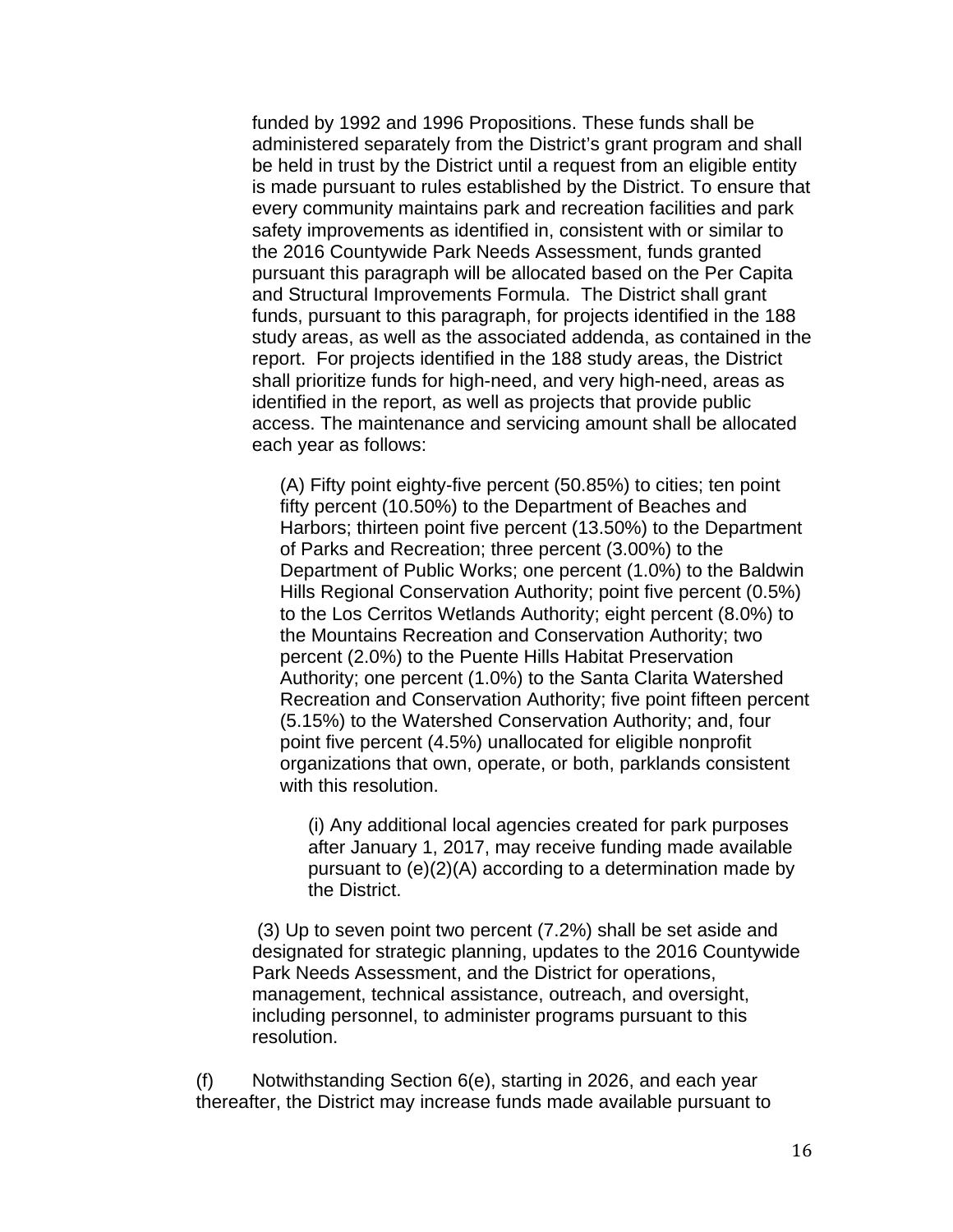provision (e)(2) up to 2%, annually, and correspondingly decrease funds made available pursuant to (e)(1), until funding made available pursuant to provision (e)(1) and (e)(2) both equal 46.4%.

(g) (1) Funds for maintenance and servicing as described in this section shall be allocated annually to each recipient within the District. Allocations shall be made only to those entities which certify that: (A) such funds shall be used only to maintain and service projects funded by the District, inclusive of grants issued pursuant to the 1992 and 1996 Propositions and this resolution, and (B) such funds shall not be used to fund existing levels of service, but rather only to supplement or enhance existing service levels.

(2) Funds allocated to the Department of Beaches and Harbors consistent with (e)(2)(A) shall be used for projects that repair and replace facilities impacted from high user activity and weatherization from being located near the ocean, such funds shall be used to supplement existing levels of service.

(h) Except for those funds allocated to cities, the Director may, on an annual basis with Board approval, adjust the allocations pursuant to Section 6 (e)(A).

 $(i)$  (1) Of the funds provided in Section 5 (b)(3), up to twenty-five percent (25%), on an annual basis, shall be allocated to the Department of Beaches and Harbors.

(2) Of the funds provided in Section 5 (b)(3), up to fifteen percent (15%), on an annual basis, shall be allocated to develop and implement Recreation Access programs that increase the ability for county citizens to access public lands, park facilities, and park amenities, including education, interpretive services, safety information, transportation, and other activities that increase the accessibility for county residents, especially for those in high-need and very-high need areas. Programs funded pursuant to this paragraph shall meet the requirements of the Americans with Disabilities Act of 1990.

(3) Of the funds provided in Section 5 (b)(4), up to twenty five percent (25%), on an annual basis, shall be allocated to the Department of Parks and Recreation.

(4) Of the funds provided in Section 5 (b)(4), up to fifteen percent (15%), on an annual basis, shall be allocated to develop and implement Recreation Access programs that increase the ability for county citizens to access public lands and park facilities, including education, interpretive services, safety information, transportation,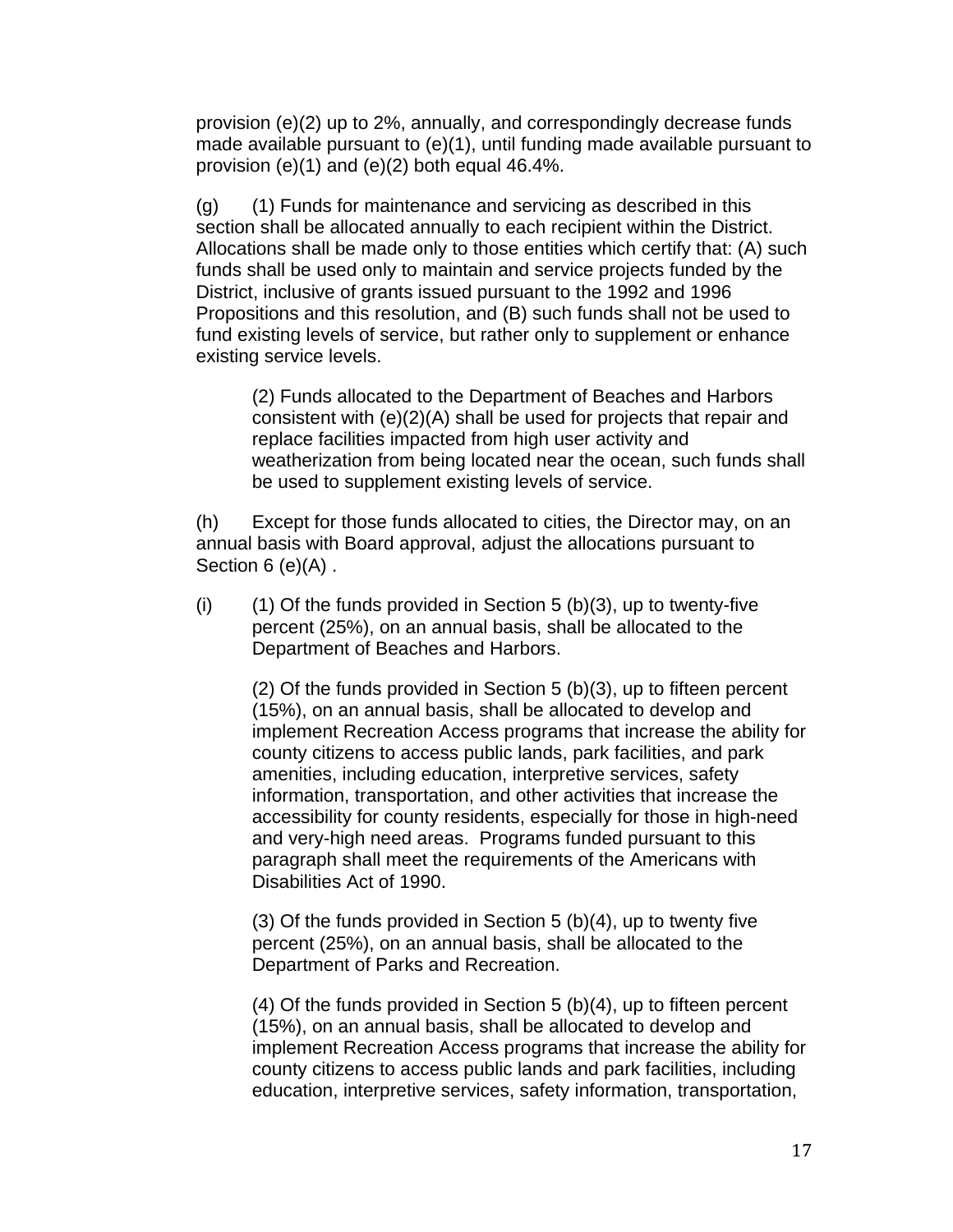and other activities that increase the accessibility for county residents, especially for those in high-need and very-high need areas. Programs funded pursuant to this paragraph shall meet the requirements of the Americans with Disabilities Act of 1990.

(5) Of the funds provided in Section 5(b)(4), up to ten percent (10%), on an annual basis, shall be allocated to County cultural facilities.

(j) The District shall promote sustainability, energy and water efficiency, stormwater capture, and technology innovation through the implementation of this program, including but not limited to the following:

(1) Development of projects that include as many of the following elements as possible:

- (A) Sustainability,
- (B) Cost-saving energy efficiency,
- (C) Weatherization,
- (D) Stormwater capture
- (E) Water efficiency, including irrigation efficiency,
- (F) Use of reclaimed water or stormwater, and

(G) Use of climate and site appropriate native California tree and plant materials.

(2) Investment in enhanced electronic communications and other forms of technology innovation that benefits the public's interactions with individual parks or the park system, including internet connectivity; electronic or mobile reservation, scheduling, and fee systems; regional websites; or other systems deemed necessary by the District.

(k) (1) The Director may provide advanced payment for up to 50 percent (50%) of the grant award for those projects that satisfy one or both of the following criteria:

> (A) The project proponent is an eligible grantee and would require advanced payment to implement the project.

> (B) The grant award for the project is less than five hundred thousand dollars (\$500,000).

(2) The Director shall establish rules to determine how advanced funds will be managed and administered.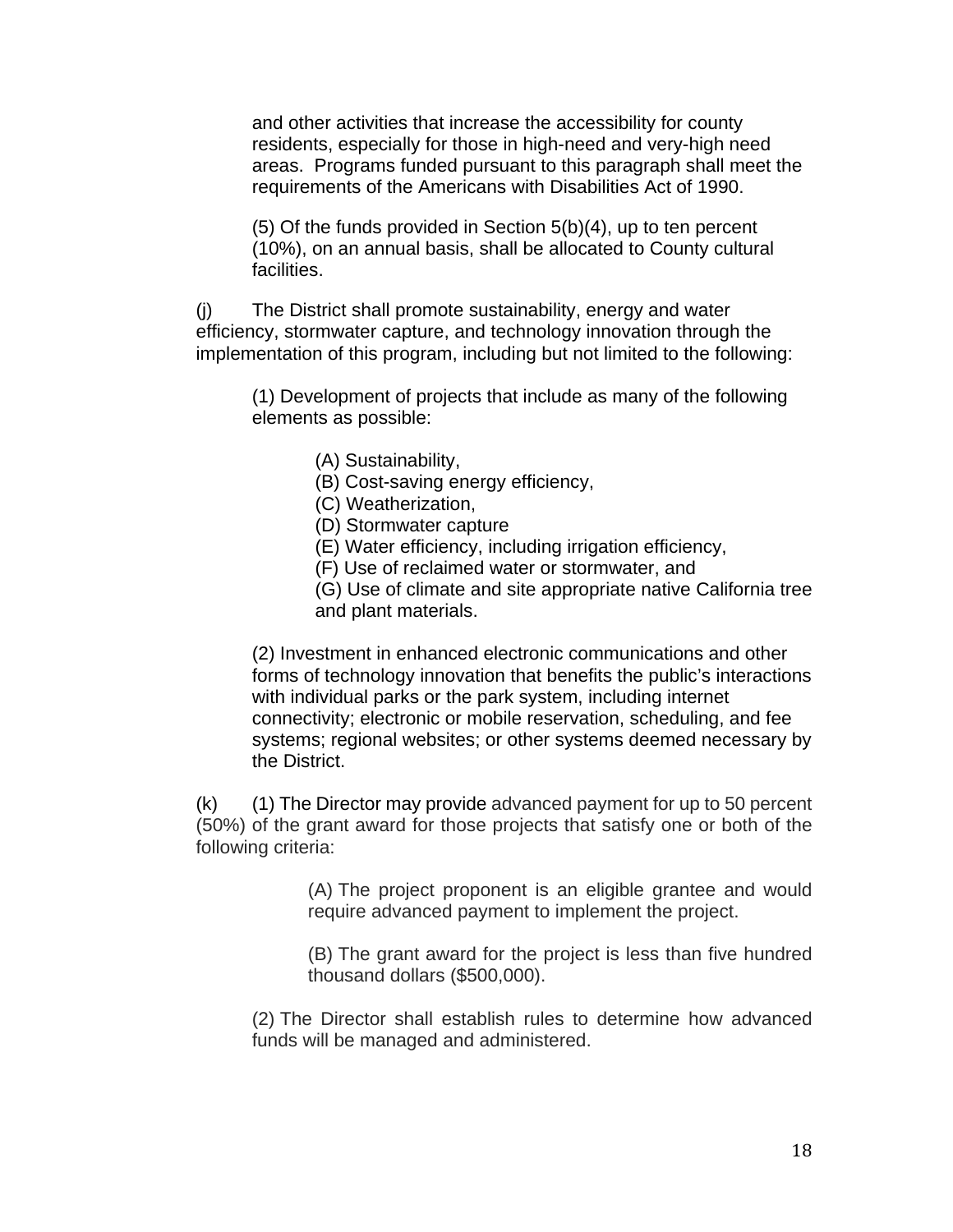(3) If funds are not expended, the unused portion of the grant shall be returned to the District within 60 days after project completion or the end of the grant performance period, whichever is earlier.

(4) All funds granted pursuant to this paragraph are subject to an independent audit.

(l) Notwithstanding Sections 4, 5 and 6 of this resolution, of the funds available from the special tax, the District's Board may, on an annual basis, allocate up to 2% of the funds for eligible projects.

(m) As a California Special District established pursuant to Section 5500 of the Public Resource Code, officers and employees of the County may act ex officio as the officers and employees of the District. However, in order to maintain transparency and accountability to the public and fairness to its various grant recipients, the District shall hereby operate as an independent agency of the County, with the District Administrator reporting directly to the Director of Parks and Recreation with clear separation from its grant recipients in all aspects of District administration including, but not limited to, personnel, fiscal, budget, and audit functions.

(n) The District shall have the authority to grant funds from any study area with a population of 2,500, or less, to an adjacent high-need, or very highneed study area.

Section 7.

Community Oversight and Accountability

(a) The Citizens Oversight Advisory Board ("Advisory Board") is hereby created.

(1) The Advisory Board shall be composed of five members appointed by the Board. Each appointing office shall appoint one member who meets each of the following criteria:

(A) An accountant, economist, or other professional with knowledge and expertise in parks, park development, evaluating financial transactions and program cost-effectiveness, or an appointed member of the Park Needs Assessment Steering Committee;

(B) A community member from one of the five Supervisorial Districts.

(2) The Advisory Board shall do all of the following: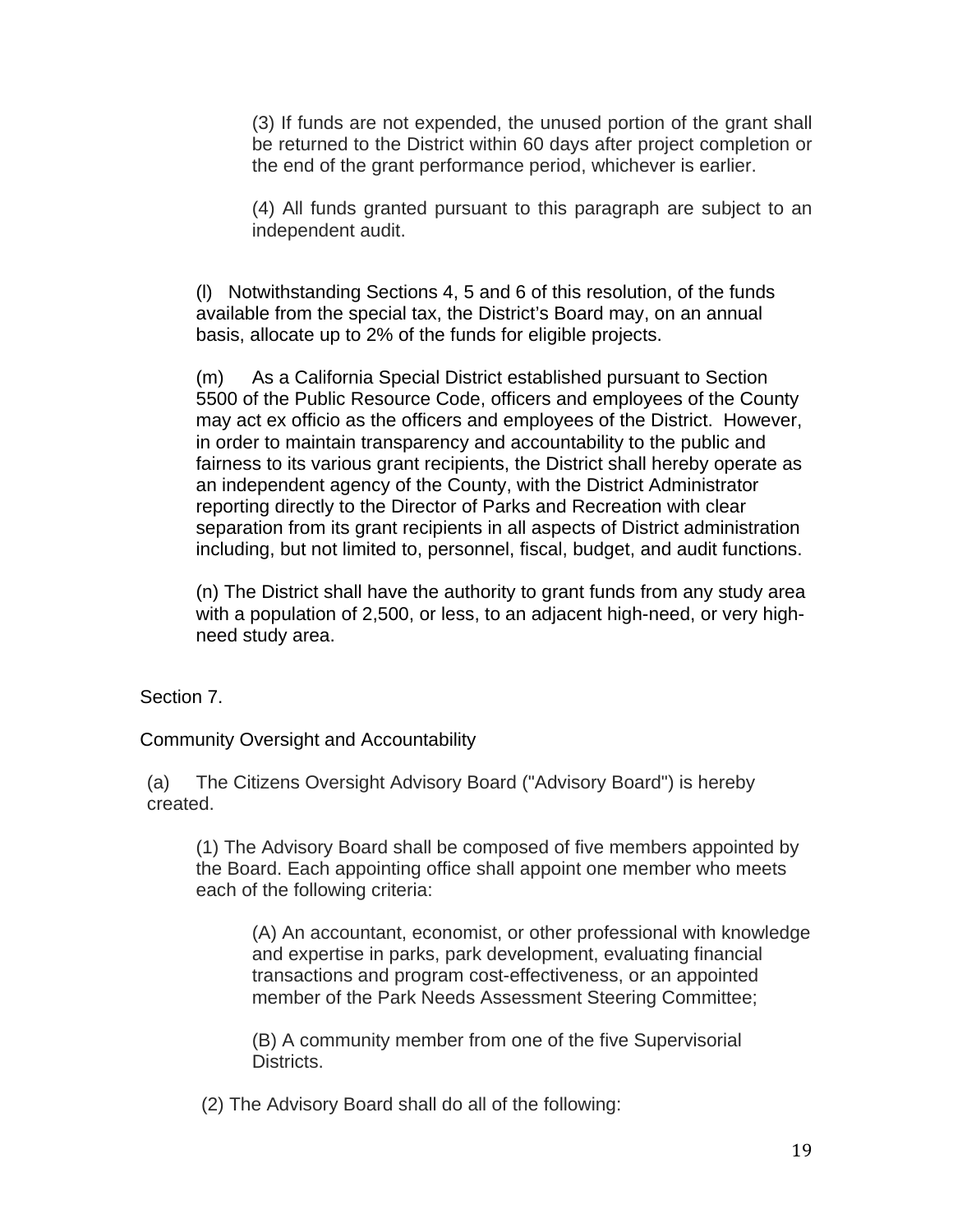(A) Quarterly (4 times per year) review of all expenditures from the special tax;

(B) Ensure that this program is integrated in the annual independent audit of the District;

(C) Publish a complete accounting of all allocations each year, posting the information on the District's publicly accessible Internet Web site; in a downloadable spreadsheet format, including information about the location and footprint of each funded project, its objectives, status, and outcomes, any matching funds used, and the applicable program from the expenditure plan schedule in Section 5(b);

(D) Submit to the County periodic evaluations of the program, which may at the Board's direction be undertaken by independent researchers, identifying any changes needed to meet the objectives of this resolution.

(3) (A) Members of the Advisory Board shall serve a term of four years at the pleasure of the Board, and no member may serve more than two consecutive four-year terms. The Board may, by order, extend this length of service or waive this limit for individuals or the Advisory Board as a whole. A member's position shall become vacant upon his or her death, resignation, or removal by the Advisory Board. In the case of such a vacancy, the Board shall appoint a successor to fill the unexpired term.

(B) Members of the Advisory Board shall not be compensated for their service, but may be reimbursed for actual and necessary expenses incurred in the performance of their duties.

Section 8.

**Eligibility** 

(a) No funds authorized pursuant to Section 5 may be disbursed to any recipient unless the recipient agrees:

(1) To maintain and operate in perpetuity the property acquired, developed, improved, rehabilitated or restored with the funds. With the approval of the granting agency, the recipient or its successors in interest in the property may transfer the responsibility to maintain and operate the property in accordance with this Section.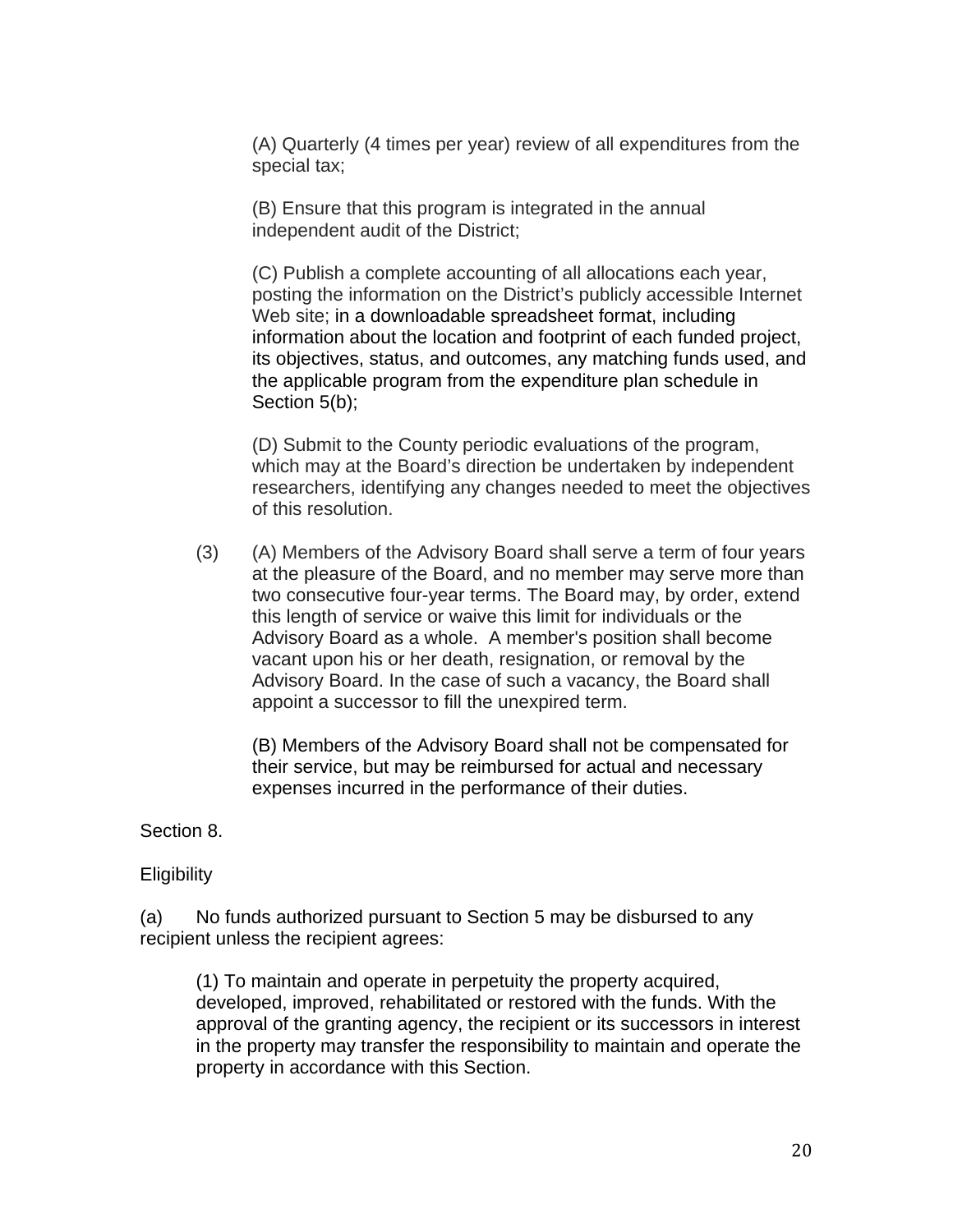(2) (A) To use the property only for the purposes of this resolution and to make no other use, sale, or disposition of the property, except as described in paragraph (B).

(B) If the use of the property acquired through grants pursuant to this resolution is changed to one other than a use permitted under the category from which the funds were provided, or the property is sold or otherwise disposed of, an amount equal to the (1) amount of the grant, (2) the fair market value of the real property, or (3) the proceeds from the portion of such property acquired, developed, improved, rehabilitated or restored with the grant, whichever is greater, shall be used by the recipient for a purpose authorized in that category or shall be reimbursed to the Parks Fund and shall be available for a use authorized in that category. If the property sold or otherwise disposed of is less than the entire interest in the property originally acquired, developed, improved, rehabilitated or restored with the grant, an amount equal to the proceeds or the fair market value of the property interest sold or otherwise disposed of, whichever is greater, shall be used by the grantee for a purpose authorized in that category or shall be reimbursed to the Parks Fund and be available for a use authorized in that category. Nothing in this Section shall limit a Public Agency from transferring property acquired pursuant to this order to the National Park Service or the State Park System, with or without consideration.

(3) Any beach, park or other public facility acquired, developed, rehabilitated or restored with funds from this act shall be open and accessible to the public without discrimination as to race, color, sex, sexual orientation, age, religious belief, national origin, marital status, physical or medical handicap, medical condition or place of residence, to the extent consistent with the provisions of subdivision (b) of Section 9.

(4) In order to maintain the exclusion from gross income for federal income tax purposes of the interest on any bonds, notes or other evidences of indebtedness issued for purposes of this resolution, each recipient of funds pursuant to this resolution covenants to comply with each applicable requirement of Section 103 and Sections 141 through 150 of the Internal Revenue Code of 1986, as amended. Each recipient of funds disbursed pursuant to this resolution shall agree in writing to the conditions specified in this paragraph.

(5) An entity receiving funds pursuant to this resolution shall agree to audits of expenditures on a regular basis, as directed by the District.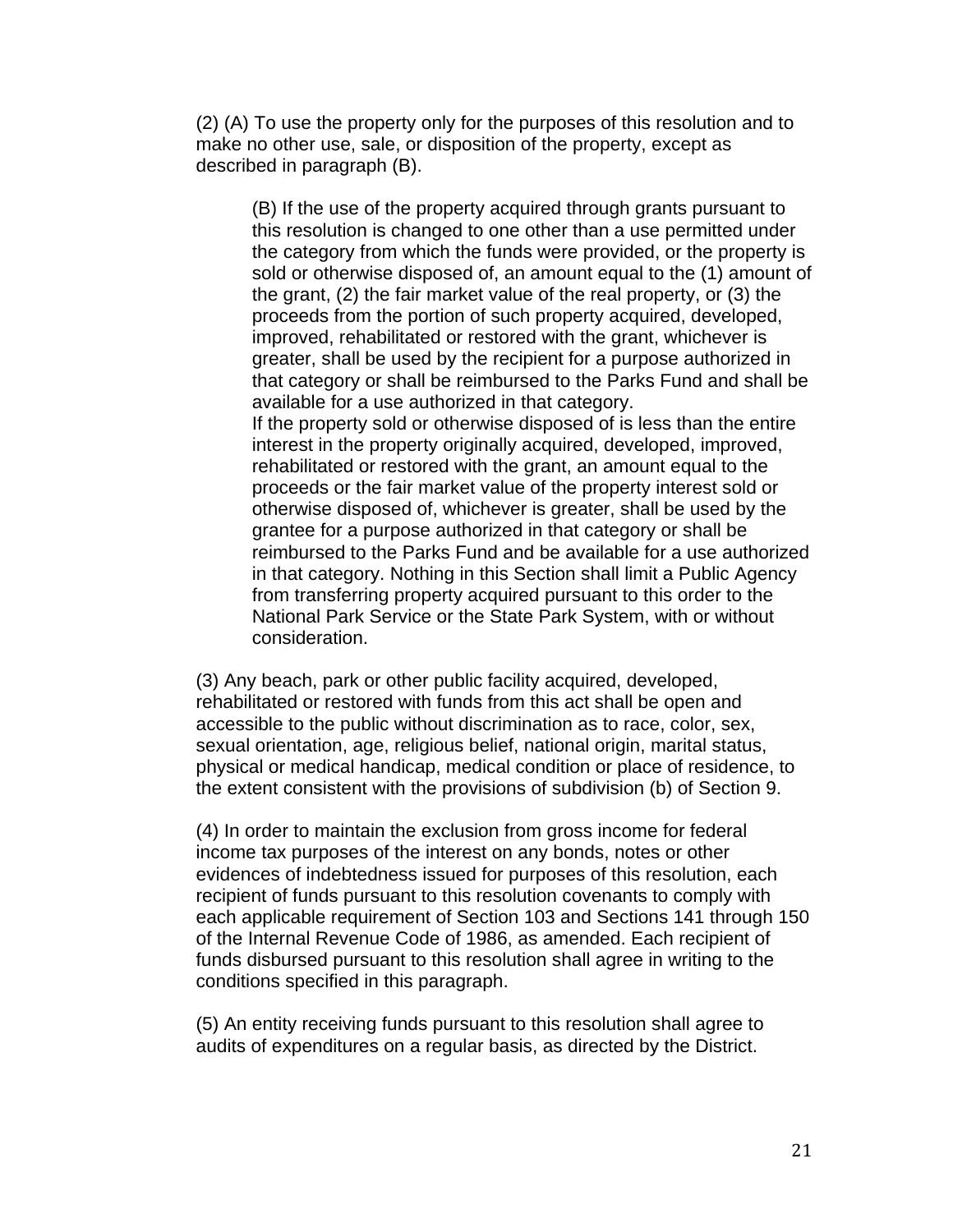(6) To the extent practicable, a project that receives funds from this measure will include signage informing the public that the project received funds from the Los Angeles County Regional Park and Open Space District.

Section 9.

## **Property**

(a) All real property acquired pursuant to this resolution shall be acquired in compliance with Chapter 16 (commencing with Section 7260) of Division 7 of Title 1 of the California Government Code. Public Agencies and Nonprofit Organizations receiving funds pursuant to this resolution shall certify compliance to the Department of Parks and Recreation. Funds disbursed to a Public Agency in accordance with this resolution may be expended by that agency pursuant to an agreement, or by an entity, authorized or established pursuant to Article 1 (commencing with Section 6500) of Chapter 5 of Division 7 of Title 1 of the Government Code.

(b) Reasonable public access to lands acquired in fee with funds made available pursuant to this resolution shall be provided except where that access may interfere with resource protection. For purposes of this resolution, reasonable public access shall include parking and public restrooms.

(c) Prior to recommending the acquisition of lands that are located on or near tidelands, submerged lands, swamp or overflowed lands, or other wetlands, whether or not those lands have been granted in trust to a local public agency, any agency receiving funds pursuant to this resolution shall submit to the State Lands Commission any proposal for the acquisition of those lands pursuant to this measure. The State Lands Commission may, at its discretion, within ninety (90) days of such a submission, review the proposed acquisition, make a determination as to the State's existing or potential interest in the lands, and report its findings to the entity making the submittal and to the Department of Parks and Recreation.

(d) No wetlands or riparian habitat acquired pursuant to this resolution shall be used as a dredge spoil area or shall be subject to revetment which damages the quality of the habitat for which the property was acquired.

(e) No provision of this resolution shall be construed as authorizing the condemnation of publicly-owned lands.

(f) Funds that are granted pursuant to this resolution for the purposes of development, improvement, rehabilitation or restoration shall be expended for these purposes only on lands owned by the applicant Public Agency or Nonprofit Organization or subject to a lease or other interest held by such Public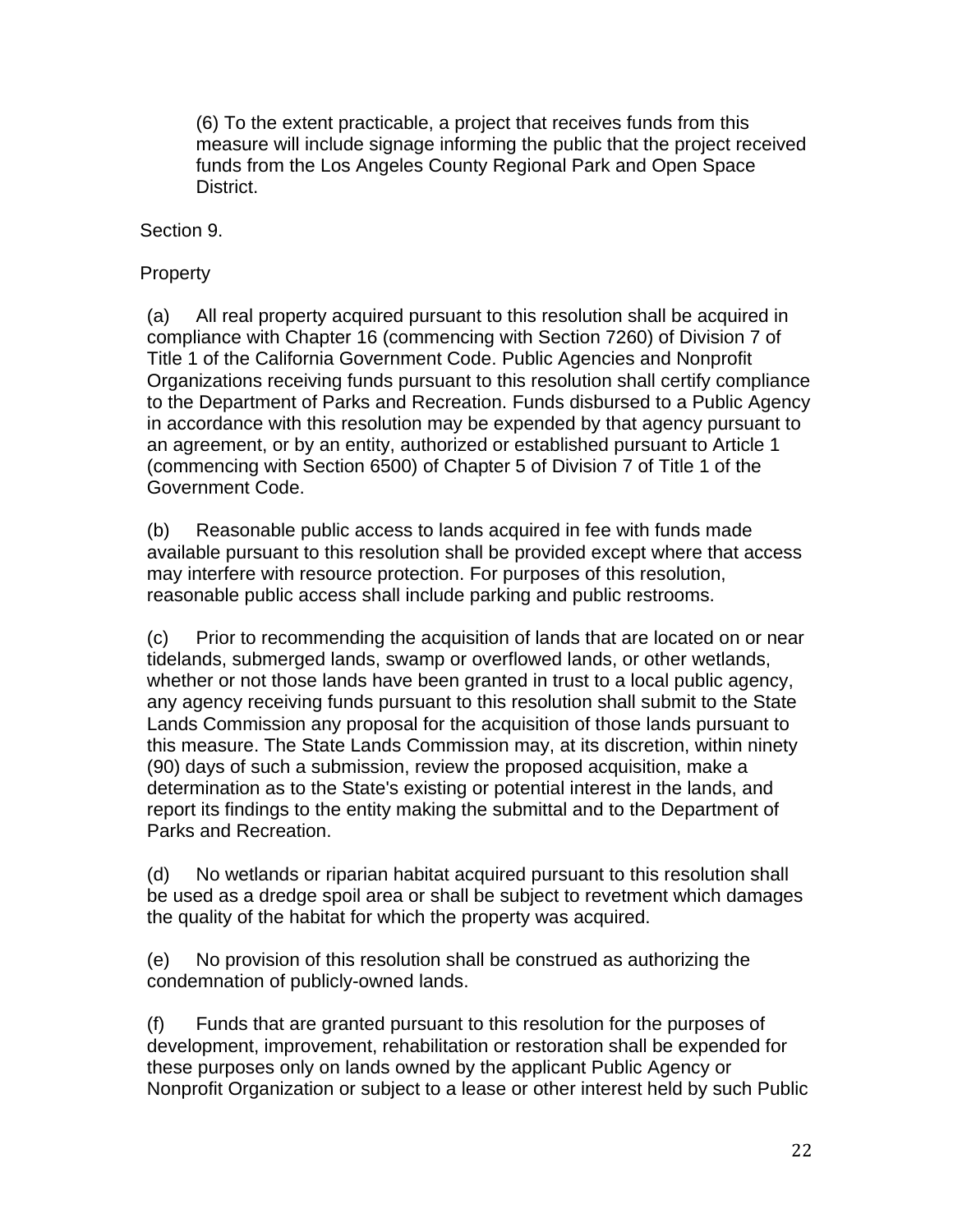Agency or Nonprofit Organization. If such lands are not owned by the applicant or subject to such other interest held by the applicant, the applicant shall first demonstrate to the satisfaction of the administering agency that the project will provide public benefits commensurate with the type and duration of the interest in land held by the applicant.

(g) The use of property acquired using funds pursuant to this resolution shall be consist with purposes identified in this resolution and shall be set forth in the grant contract executed by the District. Unless otherwise approved by the Board, in no circumstances may oil, gas, or other mineral extraction occur on or under any property acquired with funds pursuant to this resolution.

(h) The District shall ensure the following:

(1) To the maximum extent possible an irrevocable deed restriction setting forth the requirements of this resolution shall be recorded on all properties for which funds are awarded pursuant to this resolution. This deed restriction shall provide that the County may enforce the requirements of this resolution, and the contract entered into with the recipient of grant funds, at any time without restriction of any statute of limitations, and that the County shall be awarded its reasonable attorney fees and costs for such enforcement.

(2) A grant applicant must maintain and operate in perpetuity the property that was acquired, developed, improved, rehabilitated or restored with the funds from this resolution, and the purpose and/or use of the property for such acquisition, development, improvement, rehabilitation, or restoration. The recipient must also enter into a contract with the County whereby the recipient shall agree to comply with all terms of this resolution and any other terms deemed necessary by the District for the effective administration and implementation of this resolution. Said contract shall have no termination date and its provisions shall last in perpetuity. With the prior approval of the District, the recipient or its successors in interest in the property may transfer the responsibility to maintain and operate the property in accordance with this resolution.

(3) That any beach, park, or other public facility acquired, developed, rehabilitated, or restored with funds derived under this resolution shall be open and accessible to the public without discrimination as to race, color, sex, sexual orientation, age, religious belief, national origin, marital status, physical or medical handicap, medical condition, or place of residence. The recipient shall not discriminate against, or grant preferential treatment to, any person or organization seeking to use such facility based upon the place of residence of such person or the members of such organization.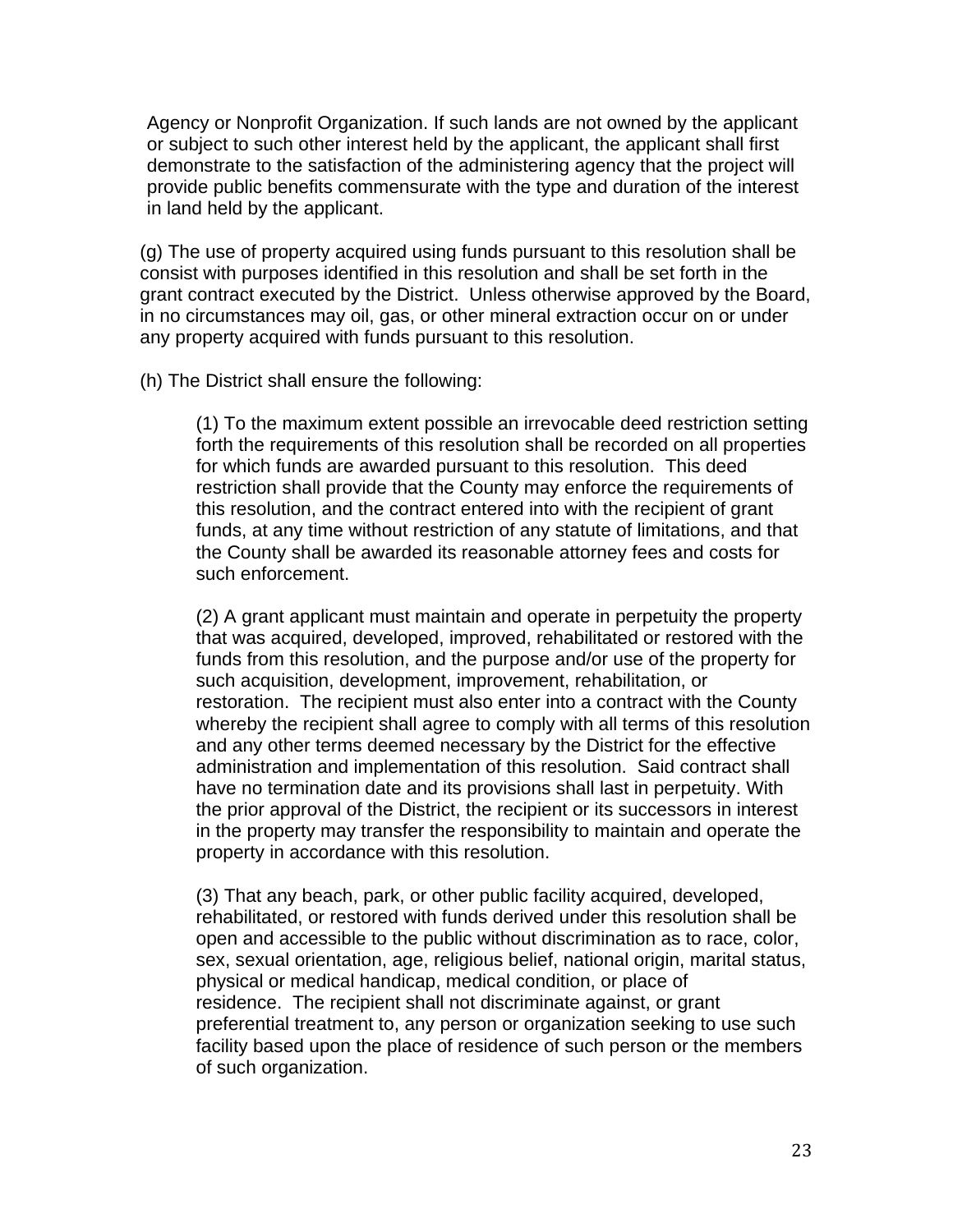(4) That the conditions specified in paragraphs (1), (2), and (3) of this Section shall not prevent the transfer of property acquired, developed, improved, rehabilitated or restored with funds authorized pursuant to Section 5 of this resolution from the recipient to another Public Agency or to a Nonprofit Organization authorized to acquire, develop, improve, restore and/or operate real property for park, wildlife, recreation, community, open space or gang prevention and intervention purposes, or to the California Department of Parks and Recreation, National Park Service, or the US Forest Service, provided that approval by the District is obtained prior to the change and any such successor to the recipient assumes the obligations imposed by this resolution.

(5) Revenue generated on projects funded by this measure shall be utilized for the purposes of the measure.

## Section 10.

## Financing

(a) It is the intention of the Board to authorize the District to issue Bonds payable from and secured by the Special Taxes to fund all or a portion of the costs of the projects authorized by this resolution pursuant to Article 3 of Division 5 of the Public Resources Code. In addition, the District may also issue Bonds as may be authorized by applicable law in the future. Such Bonds may be issued in one or more series at such times, in such principal amounts, with such terms and subject to sale, all as the Board may determine in its sole discretion.

(b) All funds generated by the Special Tax shall be deposited into the Regional Parks and Open Space District Park Fund (Parks Fund). The Auditor-Controller of the County, on behalf of the District, may create any other funds, accounts or subaccounts necessary or desirable, including for the proceeds of Bonds issued by the District.

(c) All revenue generated by the District, including the proceeds from the issuance of any Bonds, shall be deposited in the Parks Fund and shall be allocated among all affected Public Agencies within the District as defined in Section 5506.9 of the California Public Resources Code, for expenditure consistent with the purposes of Division 5, Chapter 3, Article 3 of the Public Resources Code and of this resolution. The District shall reimburse the County from the Parks Fund for all costs of administration of the District, and the costs of issuance of bonds, notes, or other evidences of indebtedness.

(d) Pursuant to subdivision (e) of Section 5506.9 of the Public Resources Code, no proceeds from any Bonds issued by the District shall be used for any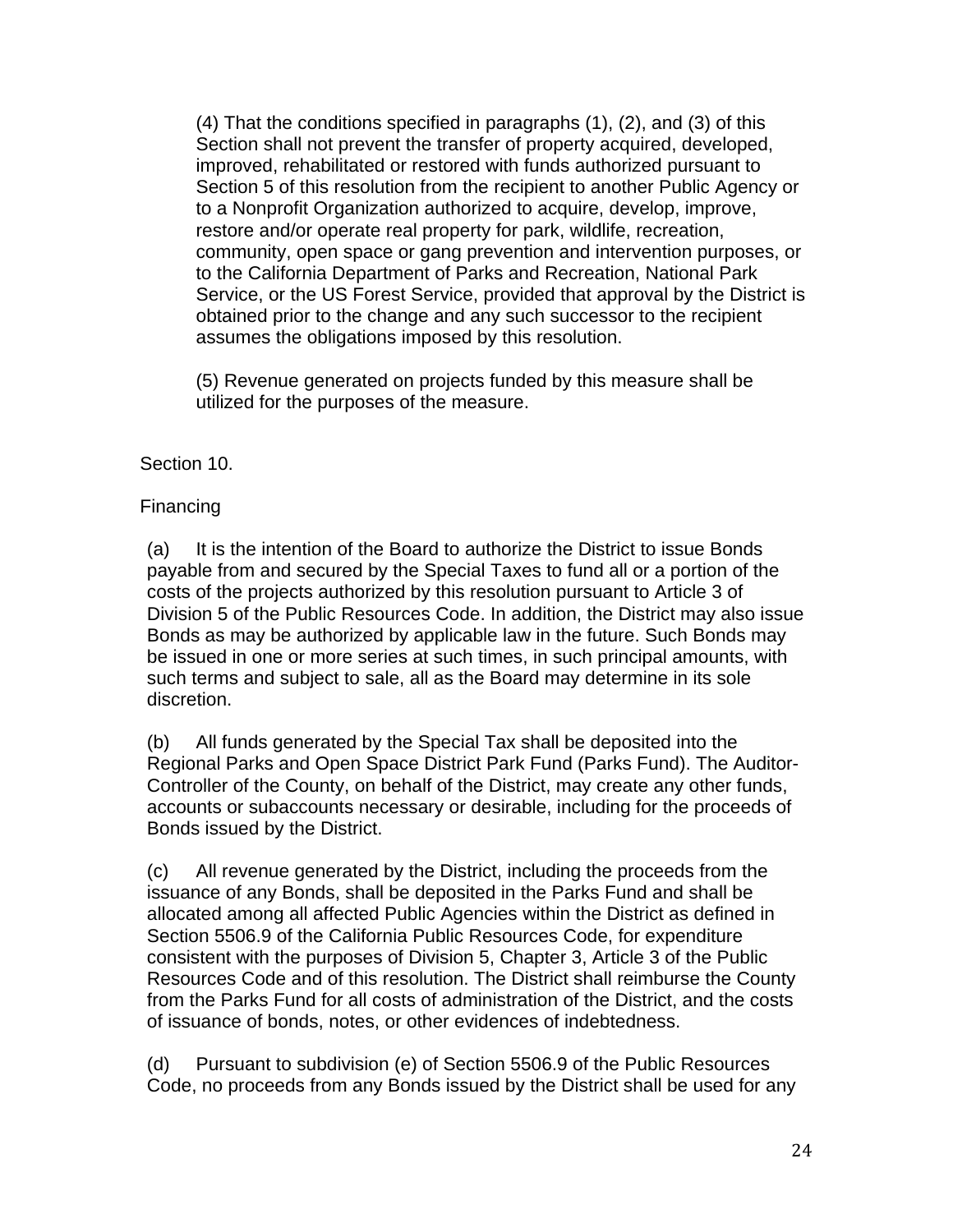operations, maintenance or servicing purposes, except that such proceeds may be used to pay all costs incidental to the preparation and issuance of the bonds.

Section 11.

The Special Tax levied pursuant to this resolution shall be levied beginning with the fiscal year in which the tax is first levied by the District and collected by the County.

Section 12.

(a) In case any provision of this resolution shall be invalid, illegal or unenforceable, the validity, legality and enforceability of the remaining provisions shall not in any way be affected or impaired thereby.

Section 13.

(a) This resolution shall take effect immediately, and upon declaration by the Board that the Special Tax herein has been approved by the voters, all officers and employees of the County and the District shall take all actions necessary and desirable to carry out the purposes of this resolution. The officers and employees of the County and the ex officio officers and employees of the District, are and each of them acting alone is, hereby authorized and directed to take any and all actions which are necessary or desirable to carry out the purposes of this resolution.